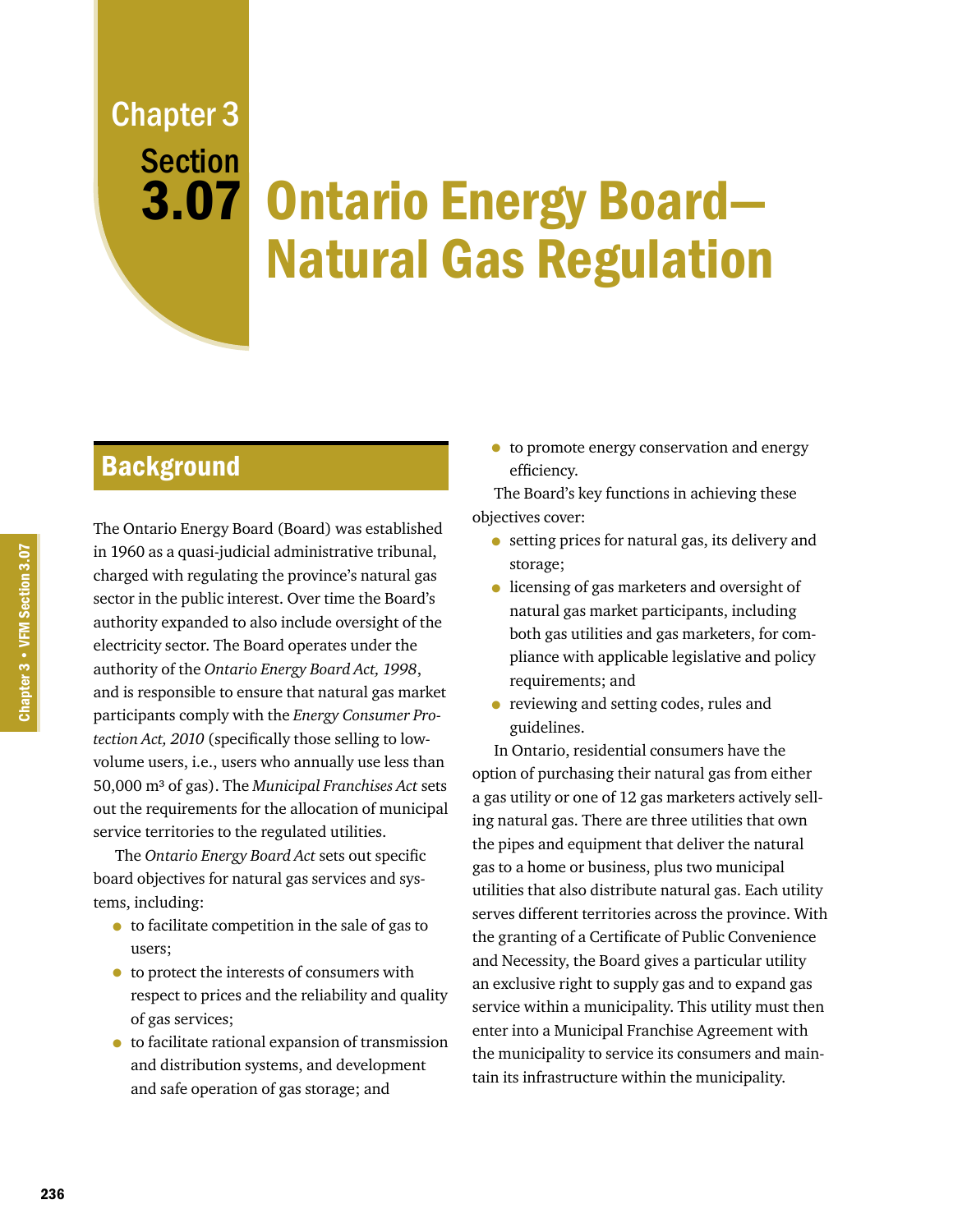The Board regulates the rates that the three utilities charge their consumers, but not those that the gas marketers charge. The gas marketers operate as brokers, locating natural gas on the market to sell competitively. When consumers purchase gas from marketers, they enter into fixed-term contracts for periods of one to five years. If consumers do not enter into contracts with gas marketers, they get their gas supply from a utility, which is the default supplier.

For the year ended March 31, 2014, there were 3.5 million natural gas customers in Ontario. Of these, 3 million purchased their gas from one of the three utilities; this number included about 14,000 high-volume consumers as well as the majority of low-volume consumers who annually consume  $50,000$  m<sup>3</sup> or less of gas. Two of these utilities supplied more than 99% of the total natural gas consumption in Ontario. In addition, about 404,000 low-volume consumers collectively purchased gas from the 12 gas marketers actively selling gas.

The Board conducts its regulatory oversight function through a quasi-judicial process that allows for public participation. Panels of board members hold both oral and written regulatory proceedings, which must comply with established laws and board rules. Panel decisions must uphold the broad public interest, which includes the protection of consumers, the financial integrity of the utilities and other legislative goals such as safe operation of storage and energy conservation.

There are many parties to a regulatory proceeding: the applicant; the board panel as the decision-makers; board staff to support the panel or to act with delegated decision-making authority; and intervenors. The intervenors are individuals or groups who represent residential, institutional, commercial and large industrial consumers of energy, as well as environmental and policy advocacy groups. They include the Vulnerable Energy Consumers Coalition, the School Energy Coalition, the Consumers Council of Canada, the Industrial Gas Users Association and many others. Intervenors actively participate in applications,

policy consultations and other proceedings before the Board, supporting the Board in its regulatory proceedings by submitting arguments or written questions, or by cross-examining witnesses.

The Board uses a three-stage process in regulating natural gas rates. One stage requires utilities to submit a cost of service application approximately every five years, which establishes the base rates to charge consumers. The utilities provide information on the estimated demand as well as estimated capital and operating costs to serve the forecast demand; the rates they can charge include a Boardapproved return on their capital investments. A second stage reviews and adjusts the gas rates annually between cost of service reviews, typically using a formula that considers inflation adjusted by the utilities' productivity figures. A third stage adjusts gas rates four times a year through a quarterly rate adjustment mechanism to smooth out fluctuations in billing rates and reflect current market prices for natural gas, as well as, for example, changes in the transportation rates and changes in inventory valuations.

At the conclusion of its review processes the Board issues its decision through an Order. For the fiscal year ending March 31, 2014, the Board issued 53 decisions arising from oral and written hearings for natural gas, of which 13 decisions related to utilities' rates and the remainder related to facilities and licensing.

As of March 2014, the Board had nine members—six part-time and three full-time, appointed by the Lieutenant Governor in Council. The Board's daily operations are carried out by a staff of about 160. (See **Appendix** for the Board's organizational chart.) All regulatory costs, including intervenor costs, are recovered from the regulated and licensed entities. Board costs in the 2013/14 fiscal year to regulate the gas sector were \$5.9 million of the \$33.2 million total board operating costs. Gas utilities contributed \$5 million, and gas marketers contributed \$900,000. The 2011/12 fiscal year was the first year in which the gas marketers were required to cover a portion of the Board's costs.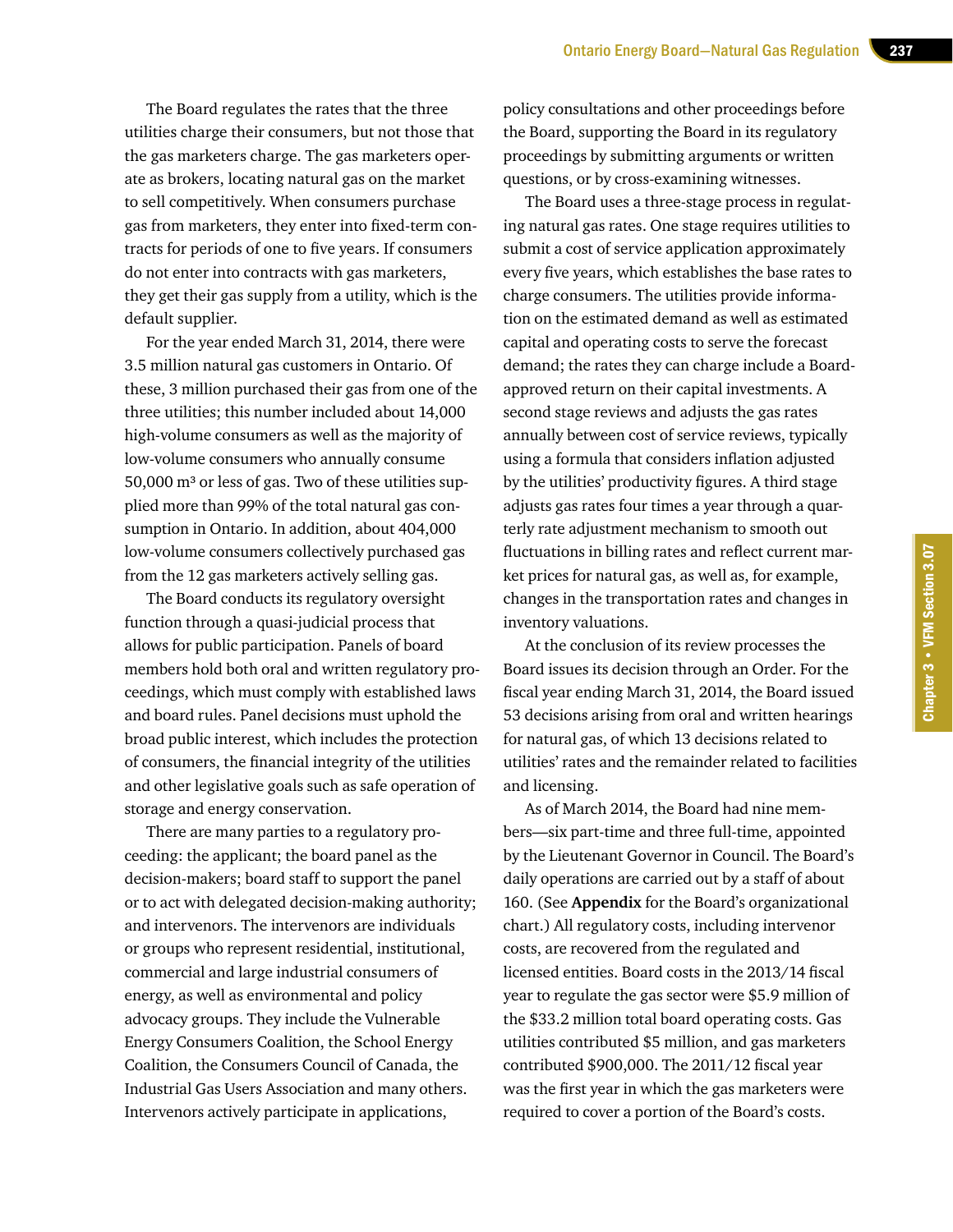# Audit Objectives and Scope

The objective of our audit was to assess whether the Ontario Energy Board had effective systems and processes to protect the interests of natural gas consumers and ensure that the natural gas sector provides energy to consumers at a reasonable cost.

Our audit focused on areas that directly impact the consumer in terms of rates charged, oversight and monitoring of the compliance of utilities and gas marketers to legislative and Board requirements, and the quality of services provided to consumers by gas utilities and gas marketers.

In conducting our audit, we reviewed relevant legislation as well as administrative policies and procedures, and we interviewed staff at the Board, the Ministry of Energy, and the Ministry of Natural Resources and Forestry. Our audit focused on the Board's review of the two largest gas utilities, which supplied over 99% of the natural gas consumed in Ontario. To gain an overall understanding of and perspective on the natural gas sector, we spoke with the regulated gas utilities, and a number of gas marketers and intervenors. We also contacted and conducted research into the operations of similar regulatory agencies in other Canadian and foreign jurisdictions. In addition, we engaged the services of an independent consultant with expertise in the regulation of the natural gas sector to assist us on an advisory basis.

Prior to the commencement of the audit, we developed audit criteria. These audit criteria were reviewed and agreed to by the Board's senior management.

We conducted our fieldwork from late November 2013 through to the end of April 2014.

## **Summary**

The Ontario Energy Board has adequate systems and processes in place to protect the interests of natural gas consumers and ensure that the natural gas sector provides energy at a reasonable cost. However, more can be done to demonstrate board effectiveness. We noted that board staff need to more fully assess the different approaches used by the utilities in recovering their costs, which affect the rates they are able to charge their customers. The Board also needs to more fully verify the accuracy and validity of the information provided by the utilities when they apply to the Board for rate changes.

Some of our key observations are as follows:

• **More thorough review of utilities' documents and processes that affect consumer rates needed:** Gas utilities are not allowed to charge consumers more than the purchase cost of gas. However, board staff seldom obtained source documents to verify the information the utilities provided in rate change applications. Board staff did not conduct sufficient reviews of the critical gas cost adjustment accounts, processes for gas purchases and transportation contracts. These costs are passed through to consumers and significantly impact consumer rates. The Board has the right to request information supporting the prudence of the utilities' gas purchases, and if it examined and compared this information between utilities, it might be able to help identify best practices for the utilities to follow. We noted that over the last 10 years only one audit of gas cost adjustment accounts and accounting processes was done, in 2011, and on only one utility. Board staff had not conducted a similar review for the other two regulated utilities since 2000. The 2011 audit identified concerns such as the utility not documenting justification for purchasing gas

Chapter 3 • VFM Section 3.07 Chapter 3 • VFM Section 3.07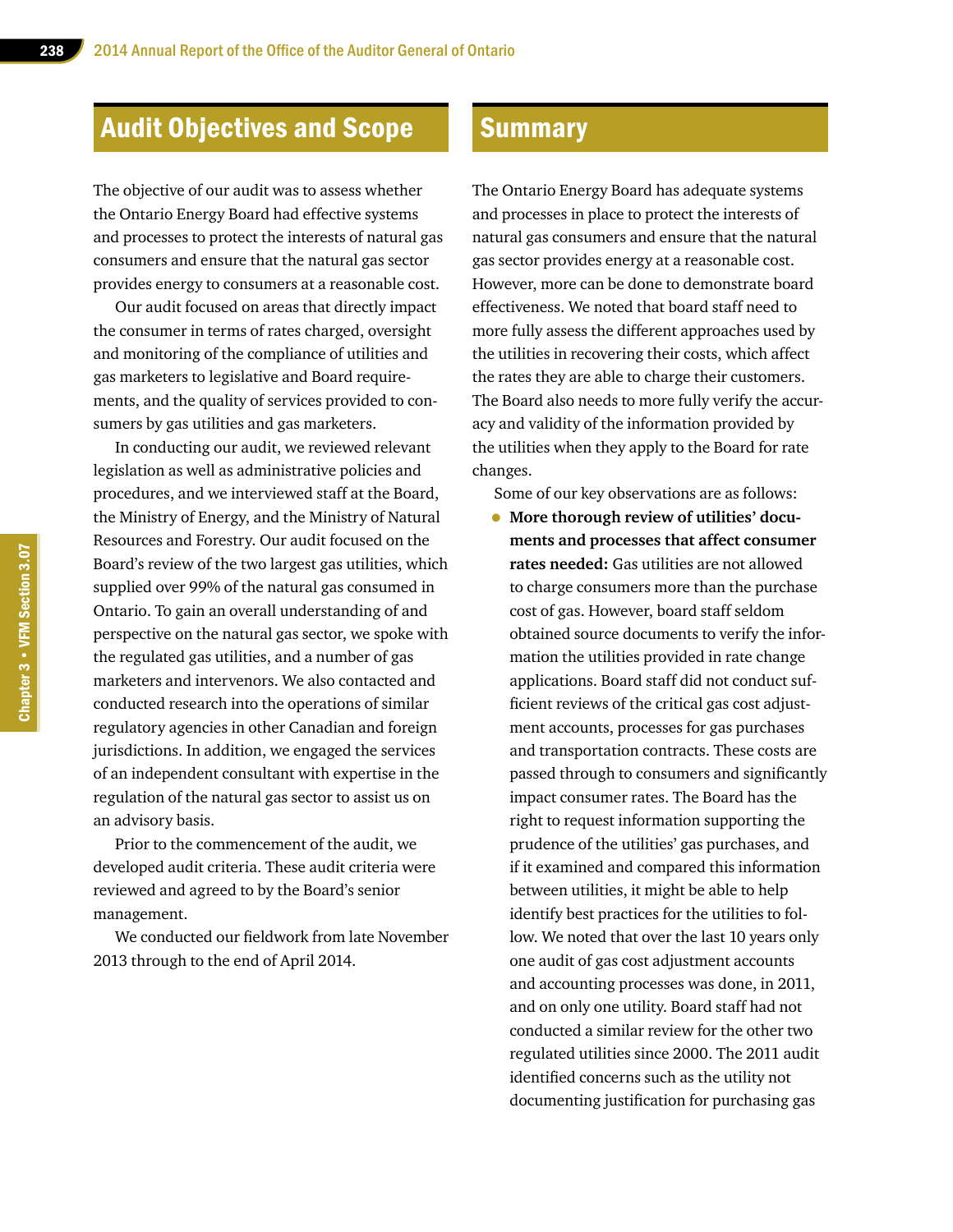from suppliers who offered prices that were higher than the lowest bid prices, not having a clear policy for when competitive purchasing was required, and not complying with the commitment it made to the Board in 2000 to update documentation of its gas cost system procedures (updating was subsequently completed by December 2011).

The two utilities that supply over 99% of the gas consumed in Ontario have affiliated companies that also provide gas in other jurisdictions. Without sufficiently examining actual purchase records of these two utilities, the Board might not have taken sufficient care to protect Ontario consumers from the possibility of inappropriate charges (for example, misallocated costs relating to other provinces) being passed through to them.

- **Inadequate evaluation of recovery methods' impact on consumer gas rates:** The gas utilities apply different approaches to recover their Board-approved revenue requirement. However, board staff have not assessed the impact that these differences have on consumers. Utilities recover their approved service costs and rate of return on capital through fixed monthly charges and usage-based charges to customers. Board staff indicated that as long as the approved total costs are collected, it is up to the utilities to propose how much to recover through each charge. A utility's decision to give more weight to fixed rather than usage-based charges, however, could disadvantage consumers who do not have high gas usage, as they pay more for each unit of gas when more of the cost recovery is taken on fixed charges than on usage.
- **Insufficient consumer information on gas marketers' rates:** Complaints against gas marketers decreased by 81% from 2009 to 2013. (Unlike utilities, marketers charge unregulated consumer rates.) However, we noted that contract cancellation and renewal issues were still frequent consumer complaints, as consumers

often discovered that they could pay lower prices with other gas providers. Providing consumers with rate information from the various gas providers would enable consumers to make more informed decisions before entering into a contract.

- **Few utility performance measures:** The Board had some customer-based performance measures in place to assess the natural gas utilities' performance, but would benefit from applying additional performance measures, such as measures relating to operational effectiveness, financial performance and public policy responsiveness.
- **Lack of reviews of board effectiveness:**  The *Ontario Energy Board Act, 1998* enables the Minister of Energy to require a report be prepared every five years on the Board's effectiveness in meeting its many mandated objectives such as facilitating competition in the sale of gas and encouraging energy conservation and energy efficiency. No ministry reviews of the Board's effectiveness have been done since the *Ontario Energy Board Act 1998* came into effect.

## OVERALL BOARD RESPONSE

The Board welcomes the conclusion of the Auditor General that the Board has adequate systems and processes in place to protect the interests of natural gas consumers and ensure that the natural gas sector provides energy at a reasonable cost. The Board is committed to assessing and improving its own performance and effectiveness and, in that regard, welcomes the recommendations of the Auditor General. As set forth in further detail below, the Board accepts all the recommendations.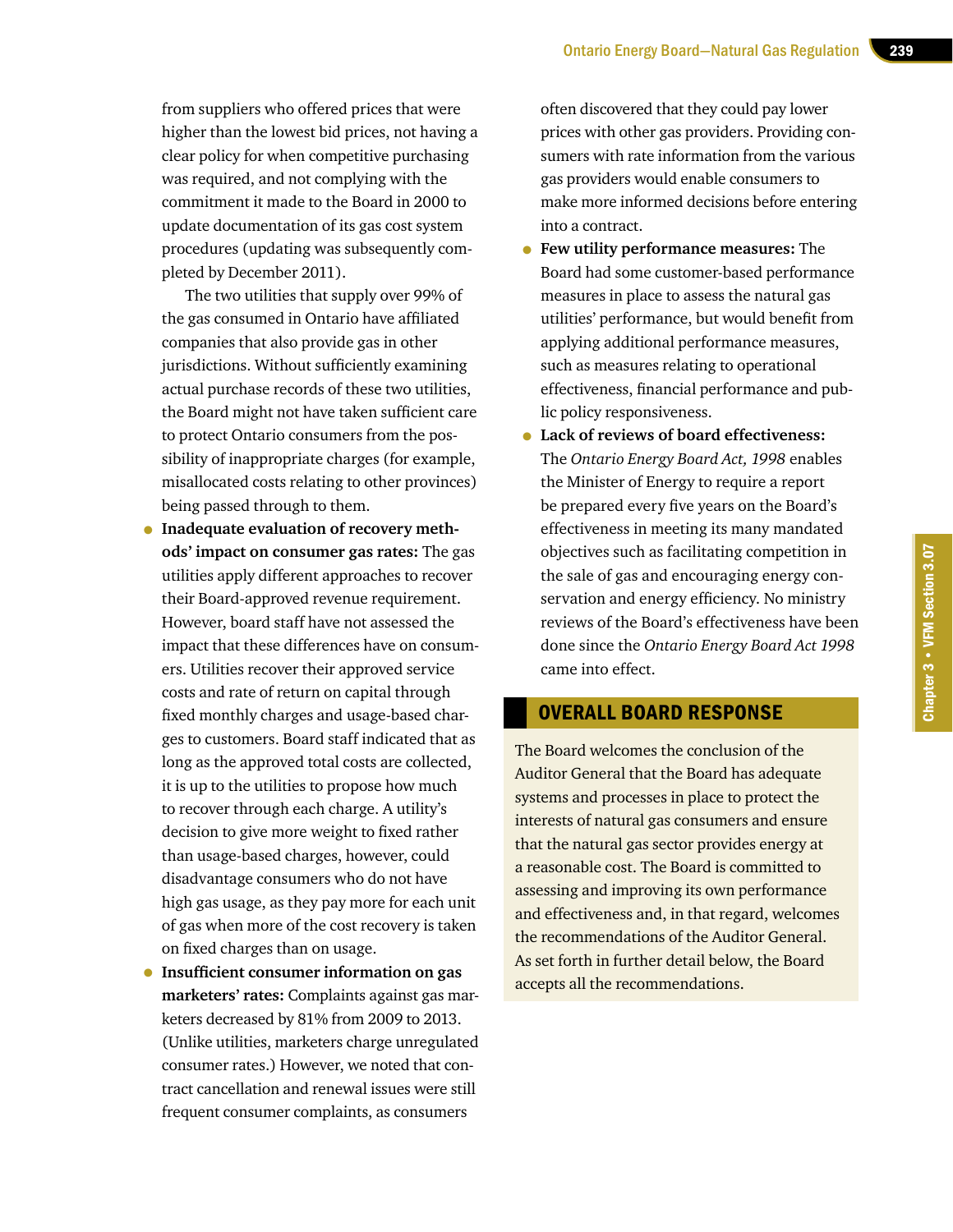# Detailed Audit Observations

## Regulating Gas Utilities

The Ontario Energy Board (Board) has developed adequate systems and processes to protect the interests of natural gas consumers and ensure that natural gas is provided to consumers at a reasonable cost. The processes that the Board has in place for setting and adjusting rates have kept consumer costs in line with market prices for the gas. Overall, Ontario consumers pay less for natural gas than those in all but one province and parts of two others. However, we are concerned that board staff have made insufficient efforts to analyze and assess the different approaches used by the utilities in assigning their rates. Board staff have also made insufficient efforts to verify the accuracy and validity of the information that utilities submit in their rate increase applications to support the Board in its decision-making.

The Board's regulatory functions are especially important in the current situation in which the two largest utilities in Ontario supply over 99% of the gas consumed in the province.

## The Consumer's Monthly Gas Bill

Consumers in Ontario can get a glimpse at the complex pricing mechanism for their natural gas purchases by looking at their monthly gas bill. The customer gas bill includes monthly fixed charges and usage-based charges. The usage-based charges for a typical residential customer are as follows:

• **Gas supply charge**—a forecast of market prices for the next 12 months. Added to this charge are gas supply-related costs such as compressor fuel costs, system gas fees, working cash requirements and customer bad debt, all of which are approved by the Board. These gas supply-related costs vary by utility, but represented up to 4% of the costs in the April 2014 quarterly rate adjustment mechanism for the two large utilities.

- **Delivery cost**—which has three components:
	- Transportation charge—the cost of transporting gas to Ontario from western Canada and the United States. Transportation rates are determined by the National Energy Board in Canada and U.S. regulatory authorities in the United States, and are charged to customers.
	- Distribution charge—the cost of delivering natural gas in the utility's territory to the customer's home. This charge also includes all operating and maintenance costs and a rate of return.
	- Storage charge—the cost to the utility of storing its natural gas.
- **Cost adjustment charge**—which tracks the difference between the actual and forecast price of gas and the resulting impact on other charges, such as gas inventory in storage, costs of balancing gas supply to meet demand, and transportation costs.

**Figure 1** shows the above components in a model of the monthly bills sent out by the two large utilities on April 1, 2014, to customers with an average monthly gas consumption of  $255 \text{ m}^3$ . Utility A serves a small number of compact and relatively

#### Figure 1: The Consumer's Monthly Gas Bill, April 1, 2014 $^{\rm 1}$  (Usage 255 m $^{\rm 3)}{}^{\rm 2}$ Source of data: OEB

|                   | <b>Adjusted Quarterly Rate (\$)</b> |            |                   |  |
|-------------------|-------------------------------------|------------|-------------------|--|
|                   | <b>Utility B</b>                    |            |                   |  |
|                   | <b>Utility A</b>                    | (Southern) | <b>Difference</b> |  |
| Customer charge   | 20.00                               | 21.00      | (1.00)            |  |
| Gas supply charge | 44.89                               | 45.70      | (0.81)            |  |
| Delivery charge   |                                     |            |                   |  |
| Distribution      | 29.72                               | 9.41       | 20.31             |  |
| Transportation    | 12.13                               | 8.80       | 3.33              |  |
| Storage           |                                     | 1.88       | (1.88)            |  |
| Cost adjustment   | 8.40                                | 11.40      | (3.00)            |  |
| <b>Total</b>      | 115.14                              | 98.19      | 16.95             |  |

1. Model monthly natural gas bill for April 1, 2014, based on the bills sent out by Ontario's two largest gas utilities.

2. For purposes of comparison, gas usage of 255 m<sup>3</sup> is taken here as average monthly usage for a consumer household.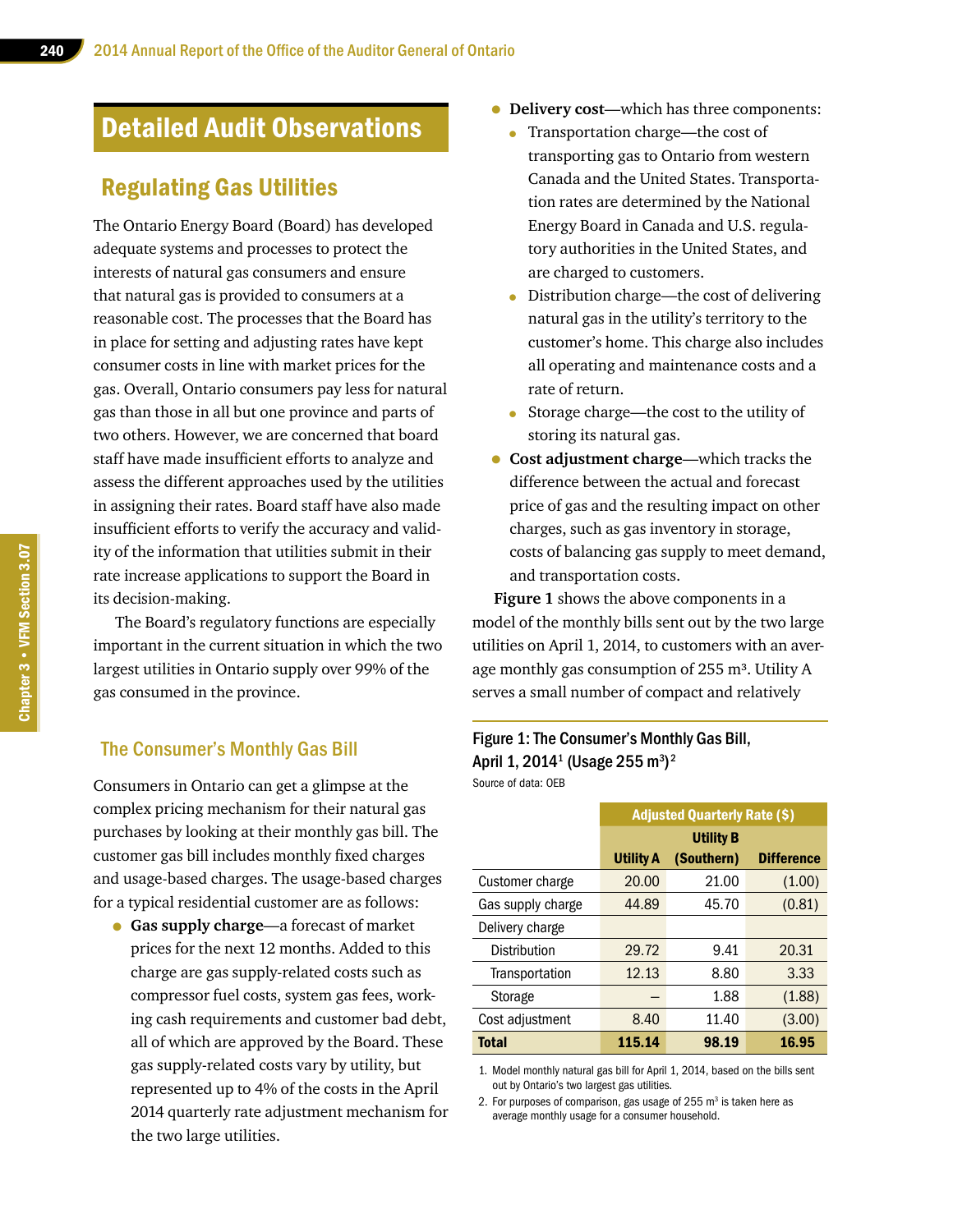densely populated territories located mostly in southern and eastern Ontario. Some of the territories served by Utility B are comparable to those of Utility A, but Utility B also serves a number of widespread and relatively lightly populated territories across the south and the north of the province and divides its territories into five zones in which consumers may pay five different rates due to different costs of transportation, distribution and storage (see **Figure 2**). (For more details, see the section "Differing Regional Rates Paid in Ontario.")

Natural Gas Prices Appear Reasonable Overall

To determine if Ontario's residential customers are being charged reasonable natural gas prices, we (1) reviewed the prices paid by residential

customers in other Canadian jurisdictions; (2) compared consumer gas supply prices to a standard based on the price charged on the commodity exchange for gas over time; and (3) looked at the quarterly rate adjustment process that allowed Utility A an interim price increase of 40% following the unusually cold winter of 2013/14.

## Only One Province and Parts of Two Others Price Natural Gas Lower Than Ontario

Ontario's gas prices are at the low end of the range of prices available across Canada. Assuming an average monthly household gas consumption of 255 m<sup>3</sup>, in April and May 2014 only Saskatchewan (which operates its utility as a Crown corporation) and parts of Alberta and British Columbia had

Figure 2: Utility Gas Distribution Areas and Gas Rates for a Residential Customer with a Monthly Consumption of  $255 \mathrm{m}^3$  of Gas, April 2014



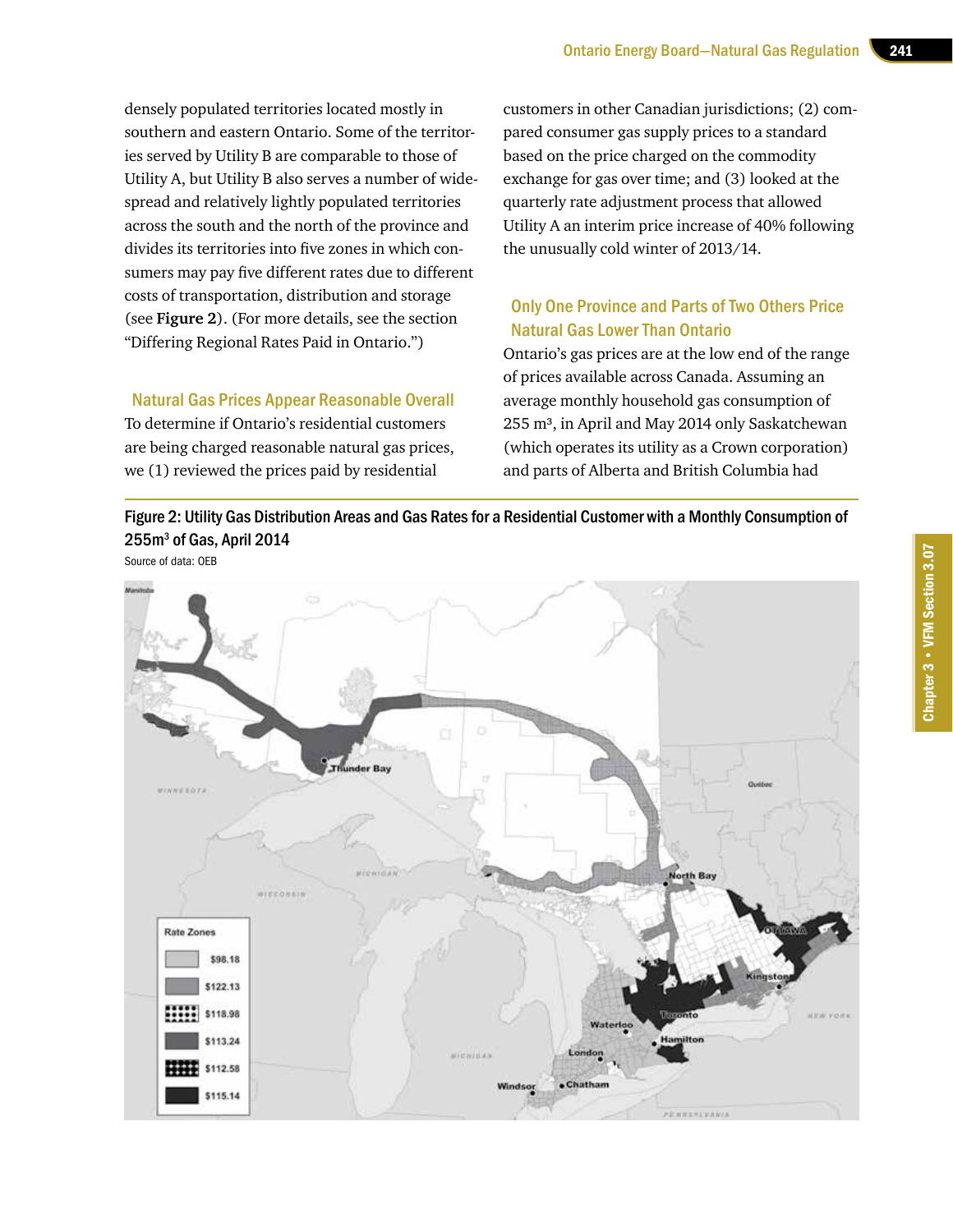prices that were lower than the prices charged to 99% of Ontario's gas consumers by Ontario's two largest utilities.

### Ontario Consumer Gas Prices Are in Line with the Commodity Exchange Price

In Ontario, regulated utilities are not allowed to make a profit on the transportation of natural gas and its sale as a commodity to consumers. The gas utilities are to charge customers their actual purchase cost of gas and their actual cost of transporting it to Ontario. To verify that the cost consumers pay for the gas itself (known as the gas commodity rate) fairly reflects the cost the utilities paid in purchasing the gas, we compared the gas rates of the two largest utilities, which supplied over 99% of Ontario's natural gas consumption, to the average price of the gas available to the utilities for purchase in Alberta. The Alberta price (known as the Empress price) is the basis for establishing the cost of gas to the utilities that the Board approves as the reference price.

For the utilities' purchase prices we used the calculated 21-day average of the forecast of the upcoming 12 months' prices to arrive at the Boardapproved reference prices for the years from January 2007 to April 2014. We noted that the rates the utilities charged consumers for the gas were closely aligned to the Empress prices over this time period. Based on this review, we are satisfied overall that, for the gas they supplied, the two large utilities charged consumers prices that reflected natural gas market prices.

## Assessment Process Followed Properly in April 2014 Quarterly Gas Rate Adjustment

The rates that the utilities may charge their customers for the gas supply itself are adjusted each quarter and come into effect on January 1, April 1, July 1 and October 1 of each year. The underlying principles of these adjustments are to more accurately reflect market prices on an ongoing basis; provide enhanced price transparency; smooth out

large adjustments on customers' bills; and provide fairness and equity among customer groups, such as residential, small commercial and high-usage customers. The quarterly rate adjustment review and approval process is expected to take approximately two weeks. Board staff are delegated the authority to assess and approve the utilities' quarterly rate adjustment applications. In complex cases, such as those involving policy or unusually high adjustments, the applications are adjudicated before the board panel.

Record cold temperatures in the winter of 2013/14 led to Ontario's two largest utilities requesting exceptionally high rate increases in the April 2014 quarterly rate adjustment. Following the decision of a board adjudication panel, the Board granted Utility A an interim 40% increase and Utility B a 28% increase. These price increases provoked a strong reaction from consumers and the media. Our audit looked at how the Board reached its decisions, with a focus on the question of whether the two rate increases were supported by the information the Board was given.

Based on our review, one of the main reasons that Utility A's April prices increased more than Utility B's was that its gas plan was very different from Utility B's gas plan. Both plans were approved by the Board.

Gas plans define the gas supply requirements and transportation capacity needed to deliver natural gas to Ontario users, and list the assets available to meet customers' demand for annual and seasonal gas delivery. The plans also make provision for gas delivery on extreme low-temperature days (peak demand days). Information necessary to estimate the demand includes data on weather, firm customer demand and forecast demand growth.

We reviewed the April 2014 quarterly rate adjustment applications for the two largest utilities, which were adjudicated by the board panel and reviewed by board staff. We also reviewed queries by board staff and intervenors, and the utilities' responses to those queries.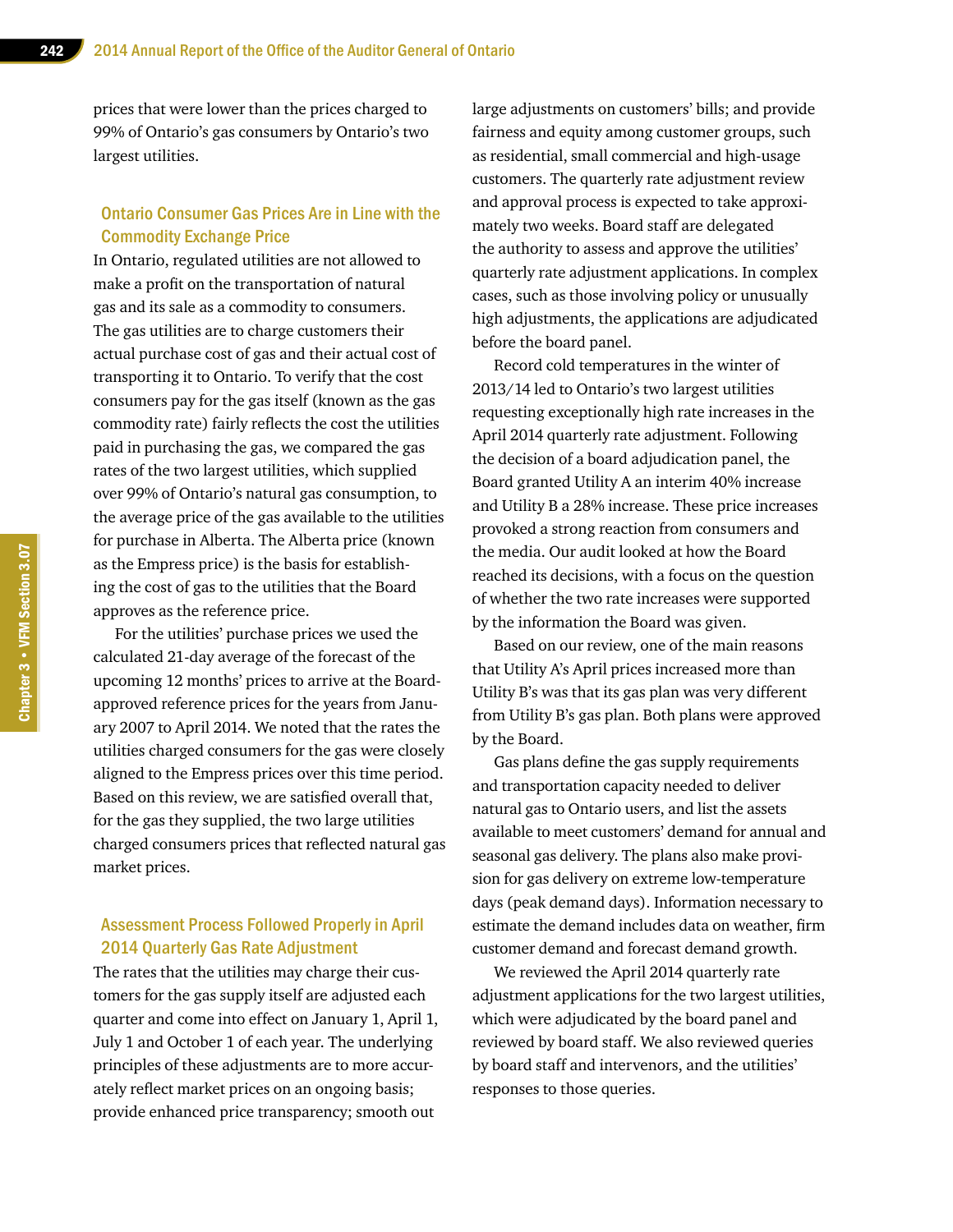Our review of the applications noted that the utilities' requests for rate increases were due to significantly higher demand arising from the most recent winter's long period of severely cold temperatures, which significantly increased the gas supply costs. One utility pointed out that this was a one-in-35-year occurrence.

Documents furnished to the Board provided reasons for the rate increase requests. Utility A, the utility with the higher quarterly rate increase, attributed the increase to a number of supply, delivery and cost-adjustment factors. Its gas supply plan maintains maximum storage capacity for gas delivery to January 31, while Utility B, the utility with more storage, maintains maximum capacity for delivery until March 1 each year. Therefore, Utility A could not store the same quantity of gas as Utility B. Its declining stores of gas ready to deliver in February forced it to make more short-term gas purchases in the daily market when demand was higher and where prices are higher.

Based on the normal quarterly rate adjustment process, the utility filed an application seeking a rate adjustment to pass through to customers the actual higher gas costs incurred due to these exceptional weather conditions. Utility A indicated in its responses to board staff and intervenors that if its gas supply plan had been the same as Utility B's plan, it could have saved about \$150 million in lower gas prices it would have paid by making its additional purchases on a more advantageous schedule.

In addition, if Utility A could have maintained its stores of gas ready to deliver until the end of February and eliminated peak-demand services, it could potentially have saved an additional \$71 million on top of the \$150 million cost of the gas itself.

We concluded that the Board's processes were followed properly and resulted in decisions that can be supported. We also noted that the Board issued a Decision and Order on May 22, 2014, to mitigate the significant impact of the rate increase on consumers by approving a 27-month rate smoothing period rather than the normal 12-month period.

This extended period lessened the impact of the price increase on the utility's customers.

Although the April 2014 rate increase approved for Utility A was higher than the one approved for Utility B, our review of the quarterly effective prices for the two large utilities from 2006 to 2014 showed that no one utility had prices that were consistently lower or higher than the other utility's prices over this time period.

Following our audit fieldwork, in June 2014 the Board began a two-phase review of the quarterly rate adjustment mechanism for natural gas distributors to address any similar situations that could arise in future. The first phase will include a review of the process, including the filing of the application and supporting evidence, triggers for a substantive review, and timelines for review and comments. It will also include a review of the Board's policy on smoothing rate increases on the customer's bill and a review of its protocols for communicating with consumers.

## Evaluation of Differences in Consumer Gas Rates

#### Differing Regional Rates Paid in Ontario

Natural gas rates charged to residential customers by the two large utilities differ across the province. Utility A, serving a smaller number of more densely populated residential regions, charges all of its residential customers a single provincial rate. In contrast, Utility B, which serves several widespread and lightly populated territories in addition to some densely populated residential regions, charges five different gas rates depending on the location of the customer. This results in a situation where one consumer located in close proximity to another could pay substantially more, as illustrated in **Figure 2**. For instance, in southern Ontario, in April 2014 a residential consumer with Utility A paid \$115.14 for 255 m3 of natural gas, while a residential consumer living nearby in Utility B's southern zone and using the same amount of gas paid only \$98.19.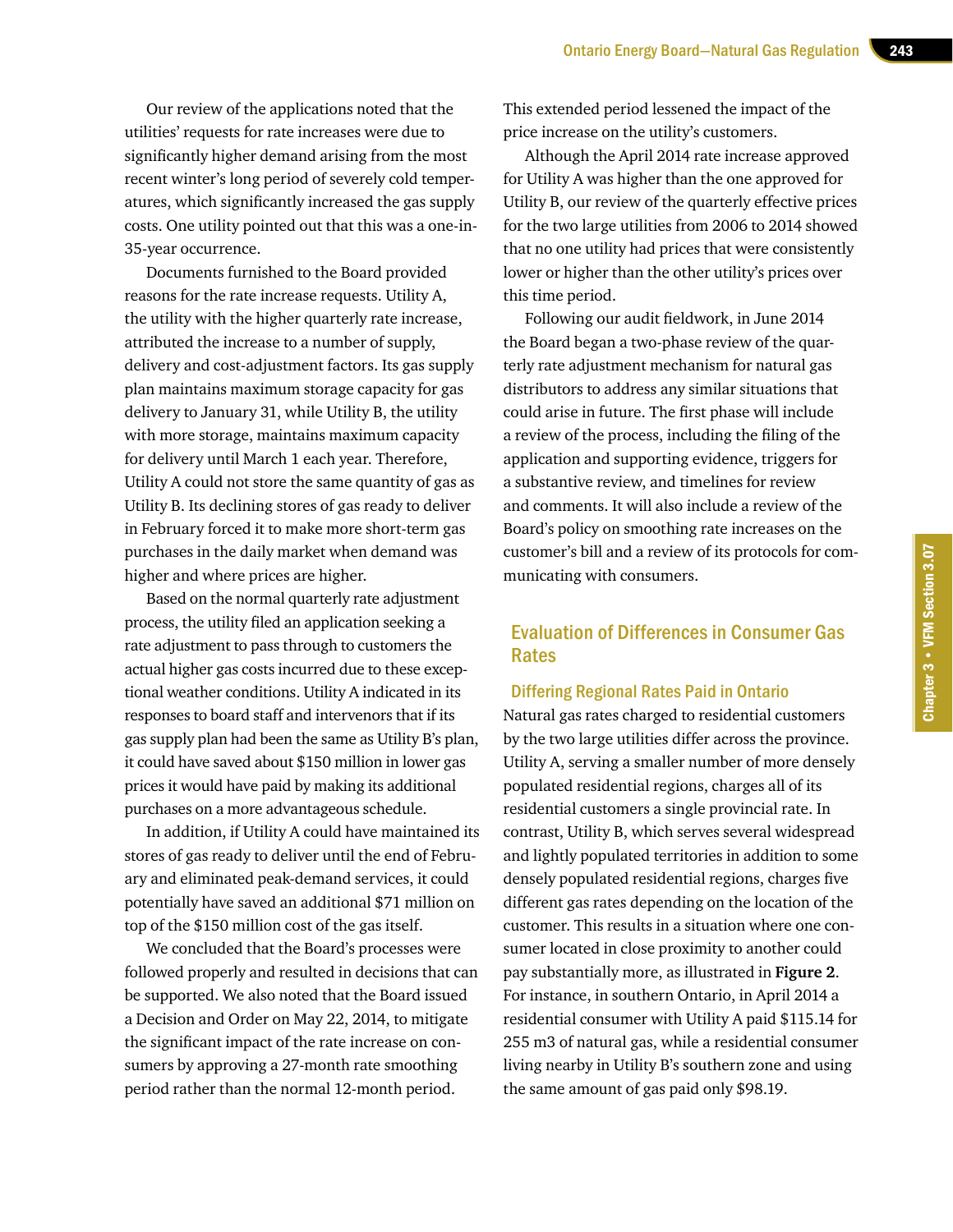A simple average of the monthly bills of all residential customers of both Utility A and Utility B with gas consumption of  $255 \text{ m}^3$  per month would give their customers a single province-wide monthly bill of \$113.38. This would benefit customers in the two zones of Utility B that pay higher rates, and all customers of Utility A, with increased payments for customers in two other zones of Utility B. (There would be almost no change to customers in one other zone.) Calculating a provincial average for the Board to enforce would have customers in some areas of the province subsidizing the higher costs that customers in other areas currently pay for their service. The utilities' costs of supplying natural gas currently differ across the province due to different costs of transportation, distribution (building infrastructure to deliver gas to customers) and storage. These costs are affected by many factors, such as large geographical distances over which the utilities transport gas, population densities of the different areas they serve, the utilities' storage capacities, the kinds of assets they use (cast iron versus steel or plastic mains) and other factors.

## Cost of Service Reviews Do Not Take into Account All Information and Practices That Could Affect Consumer Rates

As noted earlier, we found that the April 2014 quarterly gas supply rate adjustments applied to the consumer bill were reasonable. The other components of the consumer gas bill include fixed monthly charges, transportation, delivery and storage charges. These components are determined and adjusted through the cost of service application process review, and usually adjusted in incentive regulation or quarterly rate adjustment applications. Approximately every five years, in accordance with the Board's 2005 Minimum Filing Requirements, regulated utilities submit to the Board a full cost of service application that includes details of their operating revenues for the future year, current year and previous year; estimated demand for their

gas; estimated capital costs and operating costs to serve the forecast demand; and estimated rate of return that they request the Board to approve on their capital investments. The Board uses this information to determine the amount of money each utility is permitted to earn (known as its revenue requirement), which the utilities use to set their fixed monthly charges and usage-based charges.

Board staff rely on policy and previous adjudication decisions and board procedural manuals in their review of these cost of service applications. We reviewed the most recent cost of service applications effective for the 2013 rates for the two largest utilities. Board staff and intervenors requested many additional supporting schedules or clarifications of information provided in the applications to aid in their review, although board staff did not regularly evaluate and compare differences between the two utilities in information and practices that could have an impact on the consumer gas bill. These include the different cost structures used by the two utilities, their different rate designs (the weighting of fixed versus usage charges) and the different costs each utility pays for its gas supply.

Rate designs could disadvantage some customers In reviewing cost of service applications, board staff have not compared the information submitted by the two utilities to assess the differences and the potential impact on consumer rates, or to help identify best practices. In particular:

• **Differences in delivery charges:** As noted in **Figure 1**, the greatest variation between the total monthly charge to residential customers of Utility A and those of Utility B (zone 1) was in the delivery charge, a \$20.31 (216%) difference. We noted that this difference includes a gas cost adjustment of \$10.23 for Utility A from a prior period. Nevertheless, board staff did not conduct or request a comparison of the differences in the two utilities' delivery capabilities and the cost impact on customers.

According to board staff, delivery-related charges differ due to the underlying different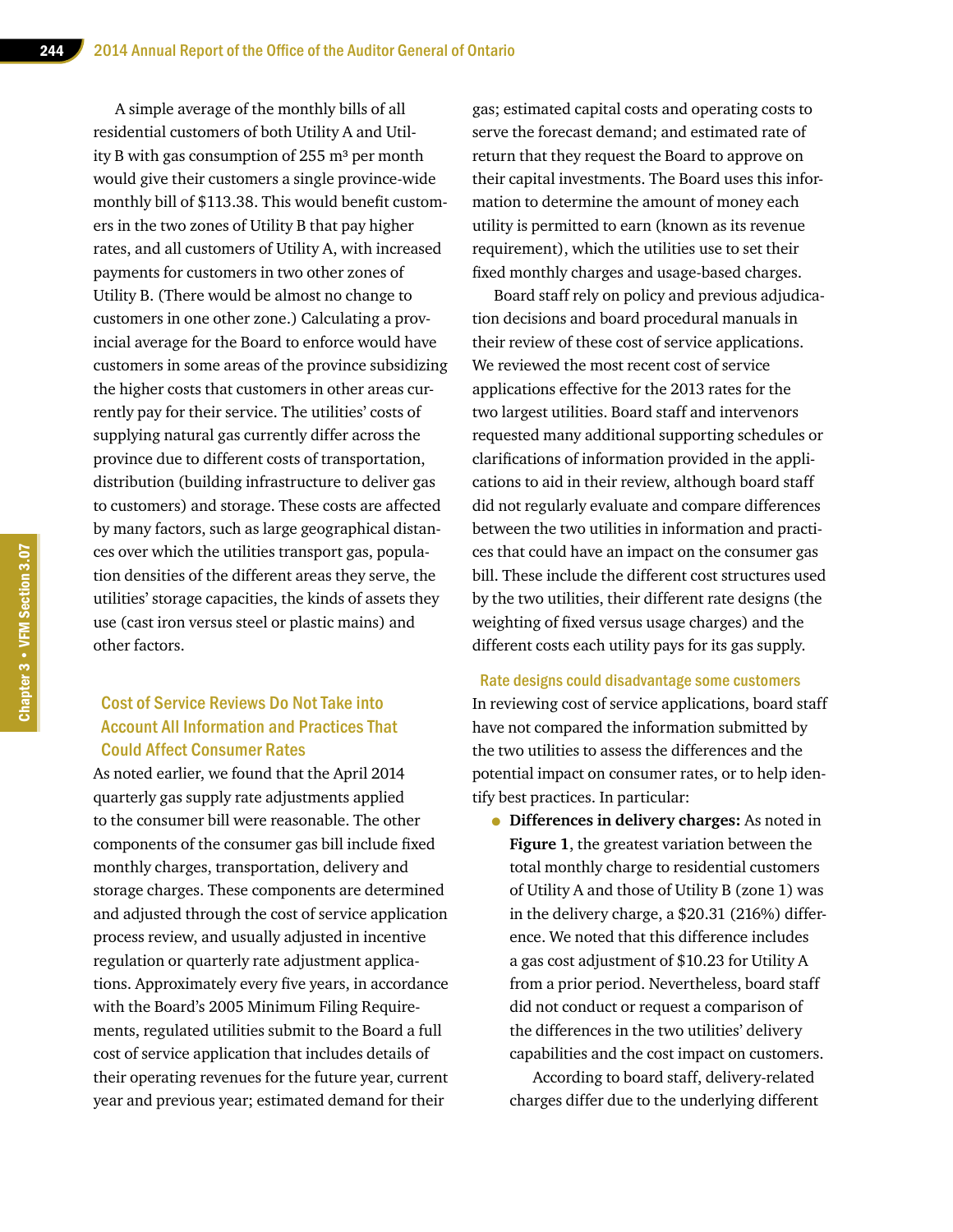distribution-related costs to serve customers of Utility A and Utility B, including factors such as age and composition of assets, population density in customer-service areas, and company operating costs. However, board staff were unable to provide a breakdown of these differences.

• **Lack of clarity in rate designs:** The delivery charge is also affected by the utility's rate design. The rate design determines the proportion of the utility bill recovered through fixed monthly charges and the proportion recovered through usage-based charges. Utilities recover their fixed costs through fixed charges and the remainder of their permitted earnings through usage-based charges. To be able to determine the reasonableness of the amounts recovered by utilities from fixed charges, there needs to be a clear breakdown of costs and charges that links the fixed costs to the charges. We found that there was no clear linkage of the utilities' fixed costs to support the amounts collected through fixed charges.

• **Different weighting of fixed and usagebased charges:** The two utilities' cost recovery practices showed significant differences in the percentages they took in fixed charges and in usage-based charges billed to residential consumers. In the most recent (2013) cost of service application, for its residential consumer billing, Utility B forecast recovery of \$266.8 million of \$282.1 million, or 95%, in fixed consumer-related costs such as meter reading, administration of accounts and infrastructure (77% recovered in its 2007 cost of service application); Utility A forecast recovery of \$447.97 million of \$363.13 million, or 123%, of such costs (71% recovered in 2007).

Such differences in the weighting of cost recovery between fixed and usage-based charges could present inequities that disadvantage consumers who do not have high usage of gas, as they pay more for each unit of gas when

more of the cost recovery is taken on fixed charges than on usage charges.

#### Settlement proposals are not reviewed from a public interest perspective

According to board staff, in their respective 2008 rate applications, the percentages of the utilities' costs that the utilities are permitted to recover through customer billing were determined in a settlement process involving the utilities and the intervenors. In a rate application, the Board normally requests the participating parties to reach agreement through the settlement process, if possible. This avoids a full-scale hearing before the Board; only those issues on which agreement has not been reached are heard through board proceedings. The goal of this less formal settlement process is to achieve regulatory efficiency. At the end of the process, the intervenors and the utility file with the Board a proposal describing their agreement to the issues.

Board staff indicated that they had not evaluated the different costing methodologies used in the settlements, as their role in the settlement process is limited to ensuring compliance with board requirements. Thus, board staff did not participate in assessing the appropriateness of the settled recovery percentages referred to earlier. However, during the settlement conference, board staff are required to present options for the consideration of the parties and to offer advice on the strengths and weaknesses of the parties' proposals. Our review showed there was no board staff submission commenting on whether the settlement proposal represents an acceptable outcome from a public interest perspective, and whether the accompanying explanation and rationale are adequate to support the settlement proposal.

## RECOMMENDATION 1

To ensure that its regulatory decisions protect the interests of natural gas consumers and the public interest, and that the natural gas sector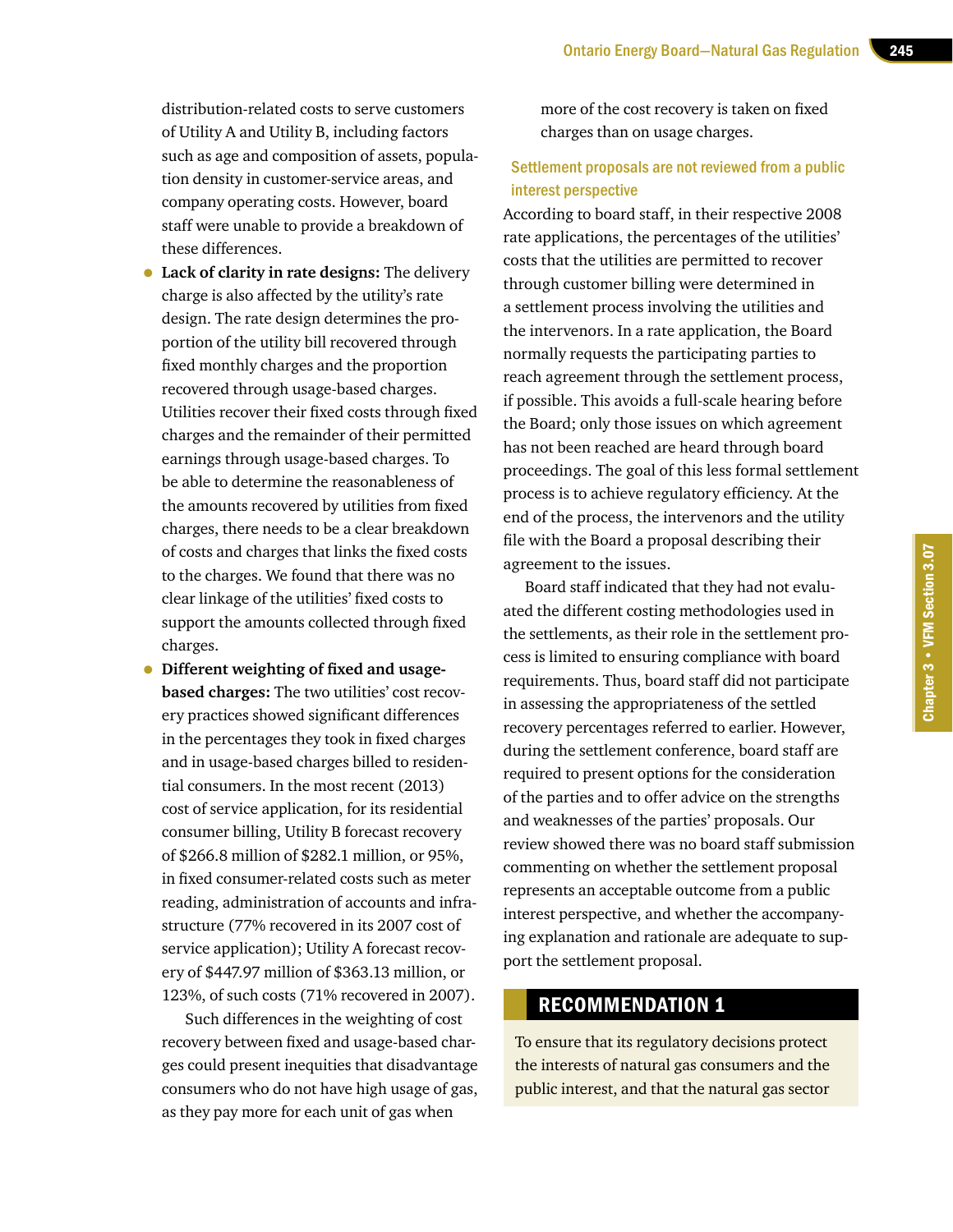provides gas to consumers at a reasonable cost, the Ontario Energy Board should:

- compare the different cost recovery approaches applied by the regulated utilities;
- compare information submitted by the utilities and identify best practices in purchase, transport and storage of gas that could have an impact on consumer rates;
- implement any needed changes arising from its review of the quarterly gas rate adjustment process that it began in June 2014; and
- assess whether the settlement proposal represents an acceptable outcome from a public-interest perspective, and whether the accompanying explanation and rationale are adequate to support the settlement proposal.

#### BOARD RESPONSE

The Board accepts this recommendation.

The Board notes that the first phase of the review of the quarterly rate adjustment mechanism (QRAM) was completed in August 2014. Going forward, the Board will require each gas distributor to use best efforts to ensure that customers are made aware in a timely manner if the anticipated increase in the gas supply component of bills for residential customers exceeds 25%.

The second phase of the Board's review of QRAM will follow the Natural Gas Market Review forum scheduled for December 2014. That second phase will examine the gas supply plans used by the gas distributors, including the different ways in which commodity price and risk are addressed in those plans.

The Board also notes it amended its Practice Direction on Settlement Conferences regarding the role of board staff in respect of settlement proposals in April 2014. In accordance with these amendments, board staff now make submissions to the presiding board panels on settlement proposals addressing the very factors identified by the OAGO. The Board acknowledges that these guidelines were not in place at the time of the 2013 proceedings noted by the OAGO.

## Additional Review Needed for Accuracy and Validity of Information Submitted to the Board

Our review of the quarterly gas rate adjustment application process noted that utilities provided different levels of support for their pricing requests and applied different approaches in arriving at information required to be submitted. Board staff do not compare the approaches used by the utilities. We found as well that board staff seldom obtained source documents to assess the information provided in the various applications for accuracy and validity.

For example, when determining their gas supply rates for the forecast 12-month period, each utility applied a different approach to arrive at the reference price of the gas for board approval. This reference price is the Alberta price, or Empress price, discussed earlier in the section on natural gas pricing, which is derived from the New York Mercantile Exchange price. One utility applied a daily exchange rate to arrive at the price in Canadian dollars, while the other utility applied a monthly average exchange rate. These two approaches resulted in one utility establishing a higher Empress base price than the other. For 2013/14, this higher base price had a \$2.8 million impact on the utility's customers, based on their level of gas consumption. According to board staff, this amount would ultimately be adjusted to the actual costs of gas purchased. However, board staff do not review the details of the utilities' gas cost adjustment accounts, which track the differences between forecast and actual purchase prices, to ensure that the appropriate adjustments are being made.

In addition, under the Board's Reporting and Record Keeping Requirements for Gas Utilities Policy, utilities are required to maintain records, which the Board may request to examine, of information supporting the prudence of their gas purchases. These include, for example, a summary of contracts for gas supply and for gas transportation to Ontario, information on available gas storage,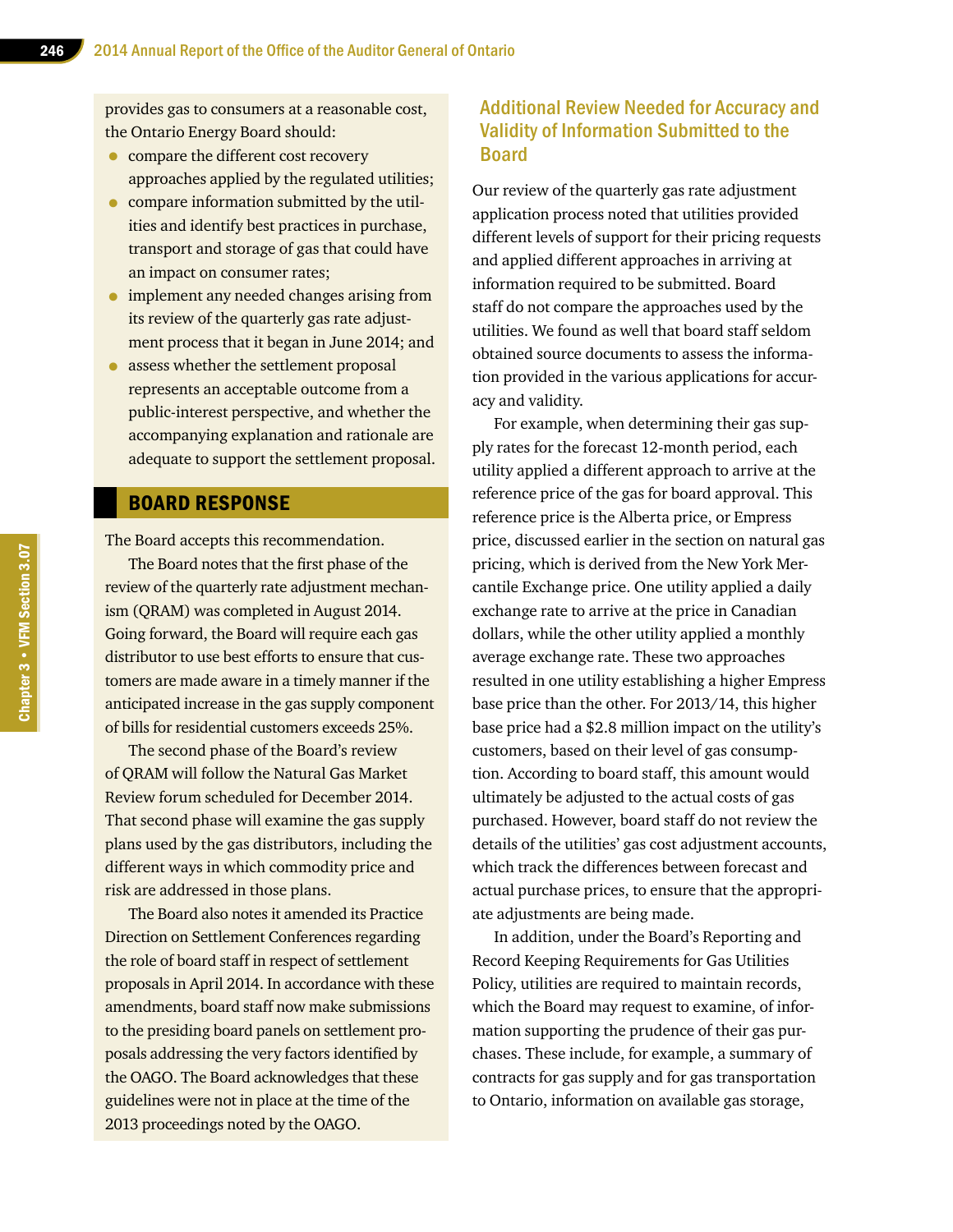and details to support the monthly gas price adjustment associated with specific purchases occurring in that month. Entries to the cost adjustment accounts are required to include clear and detailed explanations. Management reports must also be maintained, to support purchasing decisions.

We found that board staff did not obtain any of the above source documents to assess the accuracy and validity of the information provided in the applications. Board staff indicated the Board's audit staff monitored compliance with these requirements through separate reviews. Our review of audits conducted by board staff in the past 10 years showed that only one utility was audited for compliance with these requirements, in 2011. This audit identified a number of concerns, including an outof-period adjusting entry of \$2.6 million related to 2006 that was recorded in 2008, yet the utility had not informed the Board of this out-of-period adjustment. Without sufficiently examining actual purchase records of the two utilities that supply over 99% of the gas consumed in Ontario and that also operate in other provinces, the Board might not have taken sufficient care to protect Ontario consumers from the possibility of inappropriate charges being passed through to them.

## RECOMMENDATION 2

To ensure that information submitted to the Ontario Energy Board (Board) by the gas utilities that it regulates is accurate and valid and that consumers are being charged for only the actual costs incurred by utilities to purchase gas, board staff should:

- **•** periodically select source documents from utilities for review, such as contracts, gas purchasing details and management reports, to assess the validity and reasonableness of utilities' application information; and
- **•** periodically review price adjustment accounts and assess the appropriateness of items and entries included in these accounts.

### BOARD RESPONSE

The Board accepts this recommendation.

The Board notes that the Audit & Performance Assessment unit is currently undertaking an audit of one of the major gas distributors with respect to that distributor's commodity accounts and related accounting policies, procedures and processes. The audit will include an examination of the distributor's gas price forecasting methodology, its gas purchase and tendering practices and its compliance with board-approved policies, procedures and accounting treatment.

That audit will be completed by the end of the Board's fiscal year. The Board anticipates that comparable audits will be undertaken in respect of the other gas distributors in 2015.

## Regulating Gas Marketers

Under the *Ontario Energy Board Act*, gas marketers operate as brokers, locating natural gas on the market to sell competitively. They are licensed to operate to increase competition in the gas sector. Marketers are not subject to board regulation in the rates they charge their customers, but they are required to be licensed to sell gas to low-volume users (annual usage of less than  $50,000$  m<sup>3</sup>). Also, the Board does not regulate rates for gas utilities that distribute less than 3 million  $m<sup>3</sup>$  of gas a year. This would apply to about eight entities that had about 80,000 customers in total as of January 2013, including two municipally operated utilities that are licensed as gas marketers. The *Ontario Energy Board Act, 1998* specifically exempts municipally operated utilities from rate regulation by the Board if they were in operation under the *Public Utilities Act* prior to 1998; this exemption applies to these two utilities. The rates charged by these two municipal utilities are approved by their municipal governments and are not required to be reported to the Board. Similar to the regulated utilities, these municipal utilities also operate as gas distributors.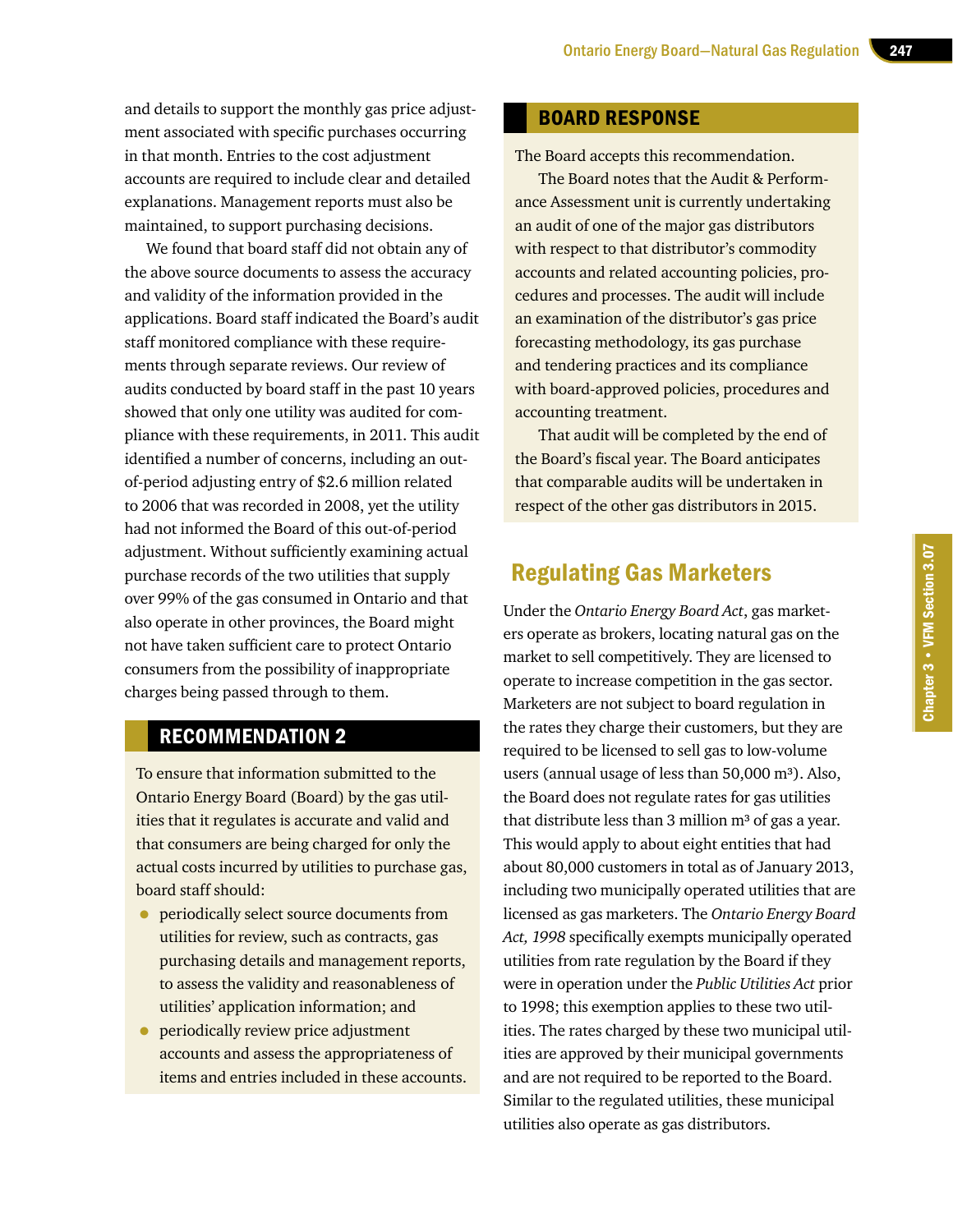The Board's processes for issuing and renewing licences was in accordance with their policies. The process took into account factors such as the applicant's prior conduct as an indicator of future conduct with consumers; past and projected financial performance as an indicator of the ability to function economically and efficiently; and technical training and experience as indicators of the ability to understand the energy sector.

Consumers have the option of purchasing their natural gas from gas marketers through fixed-term contracts ranging from one year to five years. Although the gas marketers' rates are not regulated by the Board, starting in 2010 the Board's Reporting and Record Keeping Requirements have required gas marketers to submit information on their contract rates to the Board each quarter. This data has not been published by the Board, which collects it for its own information purposes.

To protect consumers in their decisions to purchase gas from the gas marketers, the legislation requires gas marketers to provide to the potential customer a comparison showing the amount of the customer's current gas bill versus the customer's bill based on the price offered by the marketer. This comparison is made between the gas marketer's fixed-term-contract prices for one to five years and the utility's price, which is the price of the gas supplied for a specific quarter and is adjusted each quarter. Our review of gas contract rates charged by various gas marketers for the quarter ended March 31, 2014, showed that the rates varied significantly among marketers, as seen in **Figure 3**.

## Figure 3: Variation in Marketers' Gas Rates, Quarter Ended March 31, 2014

Source of data: OEB

|                       | Cost per $m3$ of<br><b>Natural Gas (¢)</b> |             |              |
|-----------------------|--------------------------------------------|-------------|--------------|
| <b>Contract Terms</b> | Low                                        | <b>High</b> | % Difference |
| One-year              | 12.0                                       | 46.8        | 290          |
| Two-year              | 14.4                                       | 23.1        | 60           |
| Three-year            | 14.9                                       | 39.8        | 167          |
|                       |                                            |             |              |

## Improvement Needed in Addressing Consumer Complaints

The Board's regulatory responsibilities include responding to inquiries and addressing complaints received from natural gas customers regarding the activities of the regulated gas utilities and licensed gas marketers. Customers can contact the Board via telephone, through the Board's website or in person. Before registering a complaint with board staff, customers are requested to contact the appropriate gas utility or gas marketer. If a customer has contacted the gas utility or gas marketer and is not satisfied with the response or resolution, the complaint is then logged by board staff for followup with the gas utility or marketer. We found that it took the Board, on average, about 31 days for utility complaints and 33 days for gas marketer complaints to be addressed. This includes the time from date of receipt of the complaint to board staff review of responses provided by the utilities or gas marketers.

The number of complaints registered against gas marketers declined from 2,774 in 2009 to 539 in 2013, a decrease of 81%. We noted that this decrease in gas marketer complaints followed increased efforts by board staff to ensure gas marketers' compliance with the new requirements of the *Energy Consumer Protection Act* and to educate consumers and communicate consumer protection information through the Board's website. These efforts were effective in reducing the number of complaints. The decrease in complaints also coincided with a fall in the number of consumers buying gas from the marketers.

However, we noted that complaints about contract cancellation and renewal issues were still frequently raised, as consumers often found after signing contracts with marketers that they could pay lower prices with the local utility or with other gas marketers. Providing consumers with rate information from the various natural gas market participants would enable them to make more informed decisions before entering into a contract. Regulatory bodies in Pennsylvania and Ohio provide data on their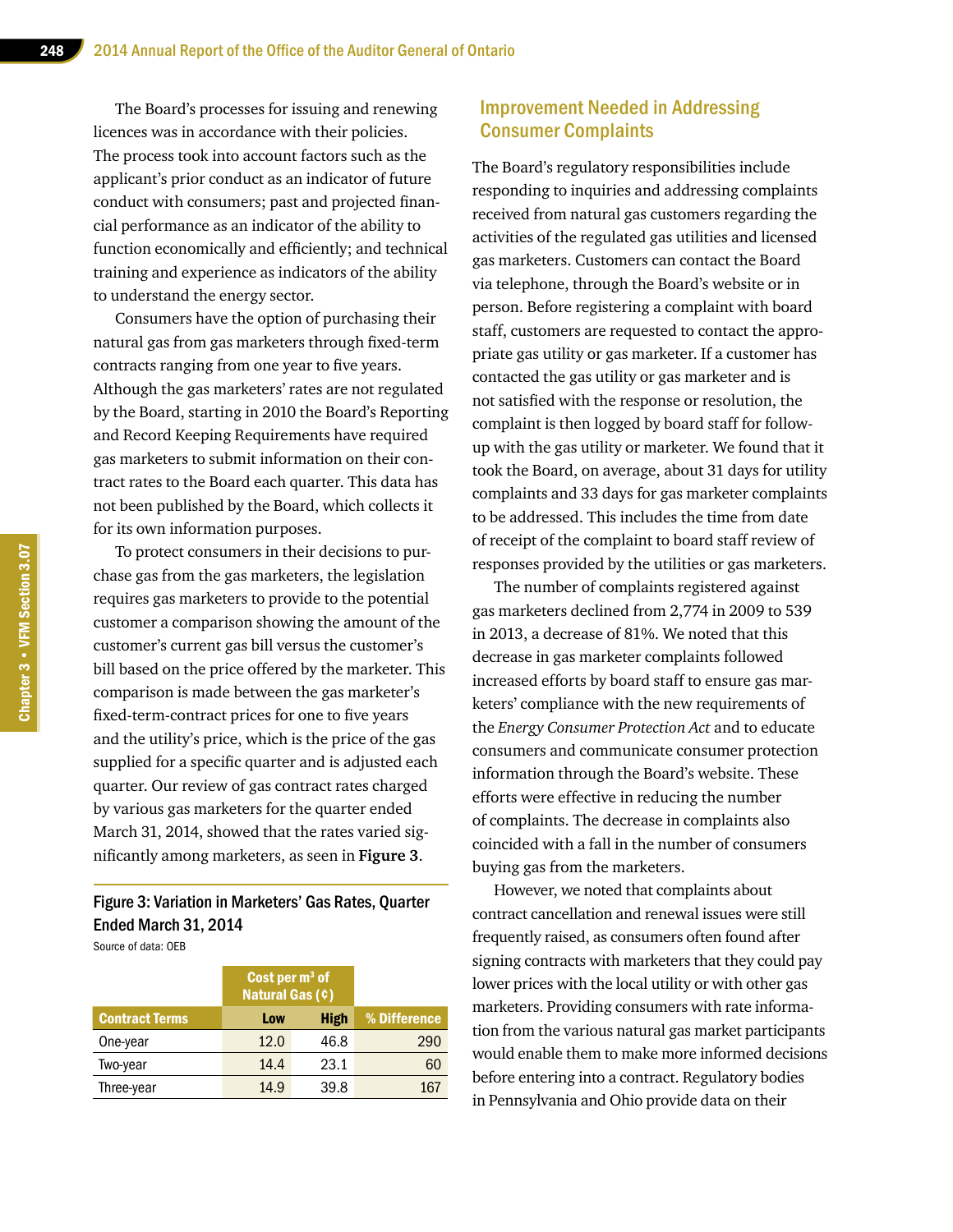websites on the rates charged by their gas marketers along with other consumer protection information.

Since 2010, gas marketers in Ontario have been required to submit to the Board consumer complaints that they receive and address each quarter. We found that board staff did not review this complaint data for trends and patterns or compare it against data on complaints received directly by the Board, in order to identify anomalies for further investigation. We compared the two sources of data and found significant anomalies in a number of complaints received. For example, our review of the complaints received directly by gas marketers for the years 2010 to 2013 found that one gas marketer with about 160,000 customers reported receiving 1,700 complaints, while another gas marketer with about 130,000 customers reported 11,000 complaints—a difference of approximately 9,000 complaints between two similar-sized gas marketers. Our review of complaints received directly by board staff for these same two marketers showed that the Board received a similar number of complaints for each. When we brought this to their attention, board staff indicated that the difference was due to the lack of a board definition for complaints to be reported. This resulted in each gas marketer using a different definition of what constitutes a complaint to be reported to the Board.

## RECOMMENDATION 3

To provide consumers with the information they need to make informed decisions in selecting a gas marketer and to protect consumers' interests, and to be in a position to assess consumer complaints regarding gas marketers, the Ontario Energy Board (Board) should:

- consider including on its public website information on the gas rates offered by the various gas marketers for consumers to consult before entering into a contract; and
- define the types of issues to be classified as consumer complaints for reporting purposes, so that the Board can compare the

data on complaints it receives directly from consumers to the data on complaints that gas marketers report to the Board, in order to identify any anomalies and other areas of concern for further follow-up.

#### BOARD RESPONSE

The Board accepts this recommendation.

The Board has initiated a comprehensive review of the effectiveness of the consumer protection measures in the *Energy Consumer Protection Act*. In connection with that review, the Board will consider the appropriateness and practicality of including on its website information regarding the prices offered by gas marketers.

The Board is also taking steps to clarify the types of issues that should be classified as "consumer complaints" for reporting purposes.

## Monitoring Compliance and Enforcement

Board staff have the authority to conduct compliance and inspection audits and reviews of gas marketers and gas utilities to assess their compliance with applicable legislative and regulatory requirements. Staff also have the authority to review compliance with board-established requirements as set out in various documents such as the Gas Distribution Access Rules (which include service quality requirements for utilities), the Code of Conduct for Gas Marketers, and Reporting and Record Keeping Requirements for both. The Board's licensing requirements for gas marketers specifically list compliance requirements.

Two units within the board staff are responsible for conducting these reviews and audits: the Consumer Protection Unit and the Audit and Performance Assessment Unit. Usually, on a weekly basis these two units present identified issues of noncompliance to a Compliance Review Committee to determine the action to be taken. This could include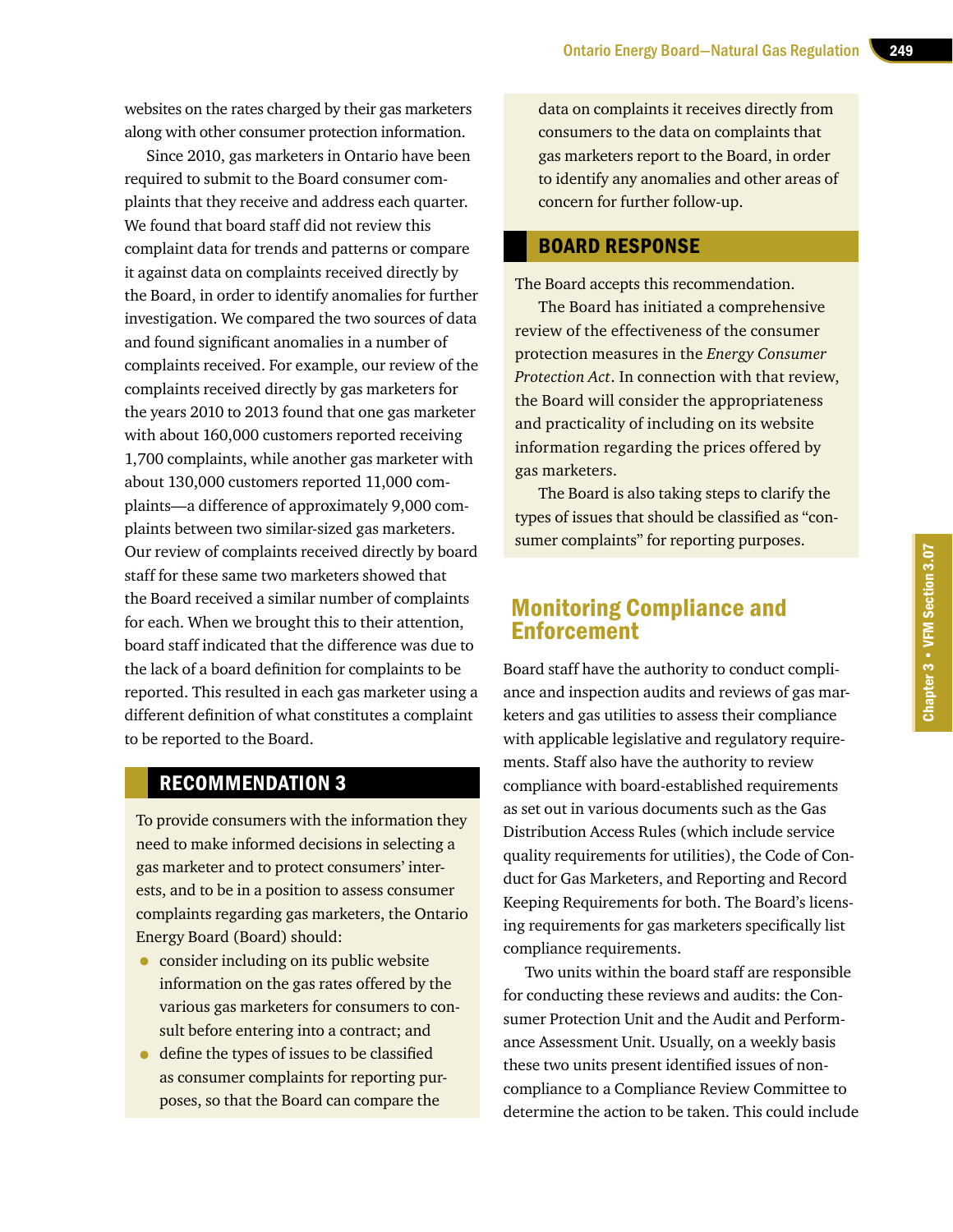conducting further work through an audit, inspection or investigation; monitoring future activity; providing guidance to a single licensee or the industry; recommending enforcement action (including seeking an assurance of voluntary compliance or issuing a notice of intention to make an order); or suspension of a licensed activity. The Board also has the option to levy administrative penalties against gas marketers and gas utilities. These administrative penalties vary according to the severity of the impact of non-compliance on consumers and the severity of the deviation from legislative and regulatory requirements. The maximum administrative penalty the Board may impose is \$20,000 for each day or part of a day on which the contravention occurred or continues.

## Inspection Efforts Focused Primarily on Gas Marketers

We found that the Board's Consumer Protection Unit, composed of four staff members and a manager, focused its compliance efforts on gas marketers, although in 2012 the marketers sold gas to less than 15% of the gas consumers in Ontario. The gas marketers became the Board's primary focus as a result of numerous consumer complaints prior to the *Energy Consumer Protection Act* in 2011. This Act established consumer protection requirements directed to gas marketers who sold to low-volume consumers (those who consume less than 50,000 m3 annually). **Figure 4** shows the number of inspections conducted since 2009 and the administrative penalties levied.

The Consumer Protection Unit implemented its first risk-based compliance plan in 2013/14 to proactively identify high-risk areas of focus for compliance activities for both the electricity sector and natural gas sector. Before this time, most inspections were conducted in reaction to consumer complaints received. The exception to this occurred in 2011/12, with the introduction of the *Energy Consumer Protection Act*, effective January 1, 2011. Under the *Ontario Energy Board Act*, gas marketers

are required to submit a certificate of compliance with the Act and with applicable regulations and board rules, codes and orders. In 2011/12, board staff contracted with an external consultant to conduct inspections of all gas marketers that had submitted certificates in that year, to determine whether the marketers were in fact complying with all requirements.

The external consultant's work identified issues of non-compliance for all marketers that were inspected. The common types of non-compliance identified were related to identification badge content requirements, completion of price comparisons and disclosure statements, contract content requirements for customer cancellations, gas marketers' handling of complaints, and content of training materials for gas marketer staff. In the majority of cases, the marketers entered into assurances of voluntary compliance and had administrative penalties levied. Subsequent to these reviews the consumer protection unit continued to review these marketers' compliance with the requirements set out in the self-declared certificates of compliance.

#### Insufficient Audits of Gas Utilities

The Audit and Performance Assessment Unit, composed of four staff and one manager, conducts financial and operational audits of gas utilities. Its activities include assessing whether accounting policies and practices are appropriate to generate reliable data; reviewing specific financial accounts that impact regulatory decision-making; and auditing for compliance to board requirements, such as service quality requirements intended to protect consumer interests. The unit also conducts followup audits of previously identified issues.

Two municipal utilities are licensed as gas marketers. Since these municipal utilities are system gas distributors and do not market or enter into contracts with their customers, the Board approved their licences with certain exemptions from both the Code of Conduct for Gas Marketers and its Reporting and Record Keeping Requirements.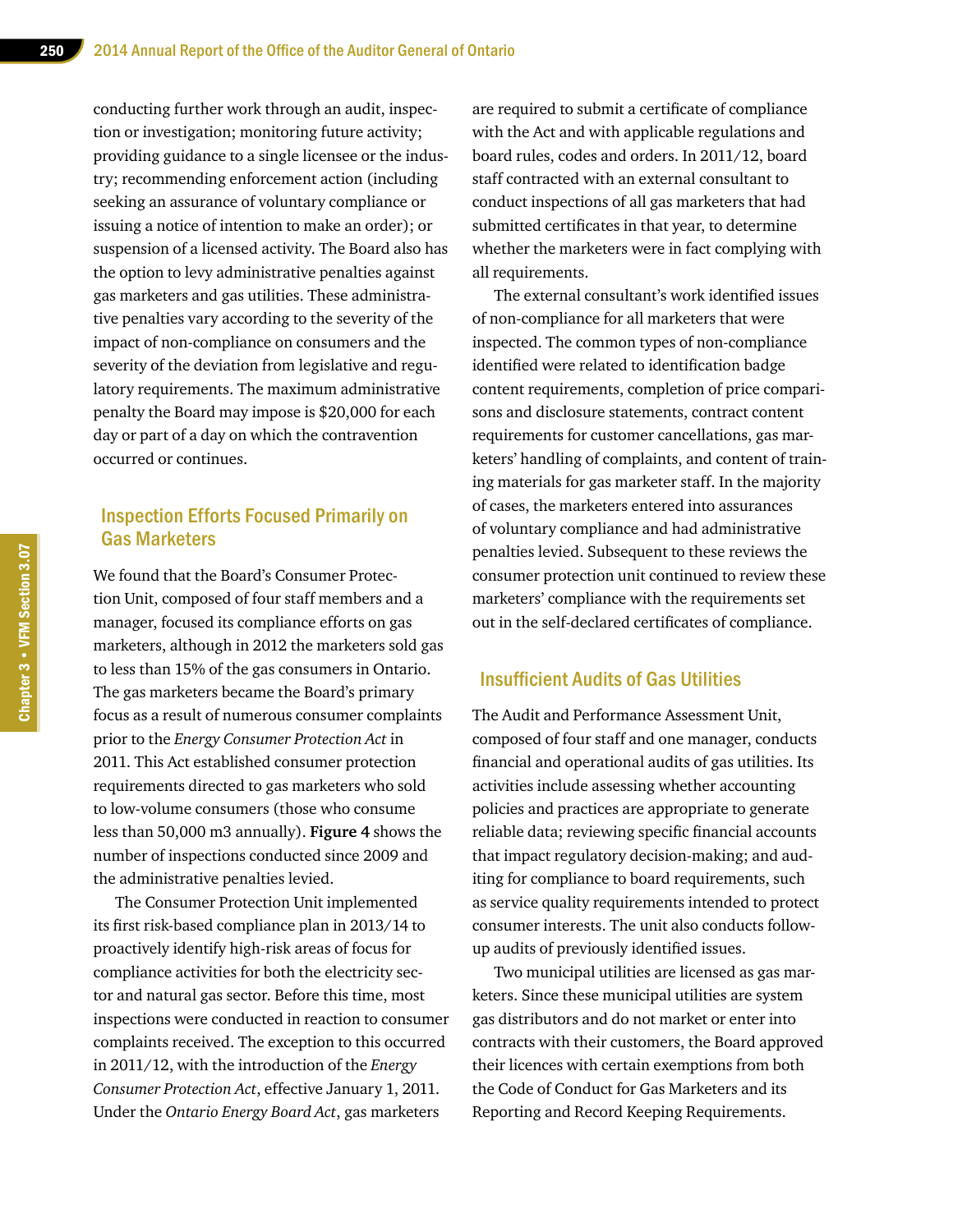|                          |                    |                              | # of Entities Fined   |
|--------------------------|--------------------|------------------------------|-----------------------|
|                          | # of               | <b>Administrative</b>        | <b>Administrative</b> |
| <b>Fiscal Year Ended</b> | <b>Inspections</b> | <b>Penalties Levied (\$)</b> | <b>Penalties</b>      |
| 2008/09                  |                    | 0                            | 0                     |
| 2009/10                  | 2                  | 75,000                       | $\overline{2}$        |
| 2010/11                  | 4                  | 234,000                      |                       |
| 2011/12                  | 20                 | 967,500                      | 12                    |
| 2012/13                  | 2                  | 21,000                       | 2                     |
| 2013/14                  | 20                 | 120,000                      |                       |
| 2014/15 as of May 2014   | 2                  | 830,000                      | $\overline{2}$        |
| <b>Total</b>             | 51                 | 2,247,500                    | 20                    |

Figure 4: Consumer Protection Unit Inspections and Administrative Penalties Levied, 2008/09 to Date Source of data: OEB

However, these municipal utilities are still required to meet certain licensing requirements related to these rules. Board staff indicated that they have not conducted any inspection or audit work at either of these municipal utilities to assess their compliance with specific licensing requirements.

For the two rate-regulated gas utilities that supplied more than 99% of the natural gas consumed in Ontario, the Audit and Performance Assessment Unit conducted four gas utility audits and three follow-up audits between 2009/10 and 2012/13. These audits addressed compliance with service quality requirements, one utility's allocation of costs between its regulated and unregulated activities, and one utility's gas cost adjustment accounts, also known as purchase gas variance accounts (PGVAs). These accounts track differences between the forecast and actual purchase costs of gas. The PGVAs are critical for adjusting gas purchase costs and contracts for transportation of gas to Ontario, all of which are pass-through costs that significantly impact consumer rates. Over the last 10 years only the one audit mentioned above was done, in 2011, of PGVAs and processes in accounting for gas costs, and on only one utility. Board staff had not conducted a similar review for the other two regulated utilities since 2000.

The PGVA audit conducted in 2011 identified a number of concerns that are relevant to the utility's

consumer rates. They included the following: the utility not disclosing to the Board an out-of-period adjusting entry of \$2.6 million (as mentioned in the section "Additional Review Needed for Accuracy and Validity of Information Submitted to the Board"), not accruing unbilled gas inventory on a quarterly basis to be consistent with the principles of the quarterly adjustment process, not documenting justification for purchasing gas from suppliers who offered gas prices that were higher than the lowest bid prices, not having a clear policy for competitive purchasing, and not complying with the commitment made to the Board in 2000 to update documentation of the utility's gas cost system procedures (updating commenced nine years later, in 2009, and was under way during the 2011 audit; it was completed by December 2011).

## RECOMMENDATION 4

To more effectively oversee the regulated gas utilities in the interest of consumers, and to ensure the validity and accuracy of information they are required to provide to the Ontario Energy Board (Board) to protect the interests of consumers, the Board should conduct more frequent inspections and audits of the regulated utilities that supply more than 99% of the gas consumed in Ontario, especially in areas that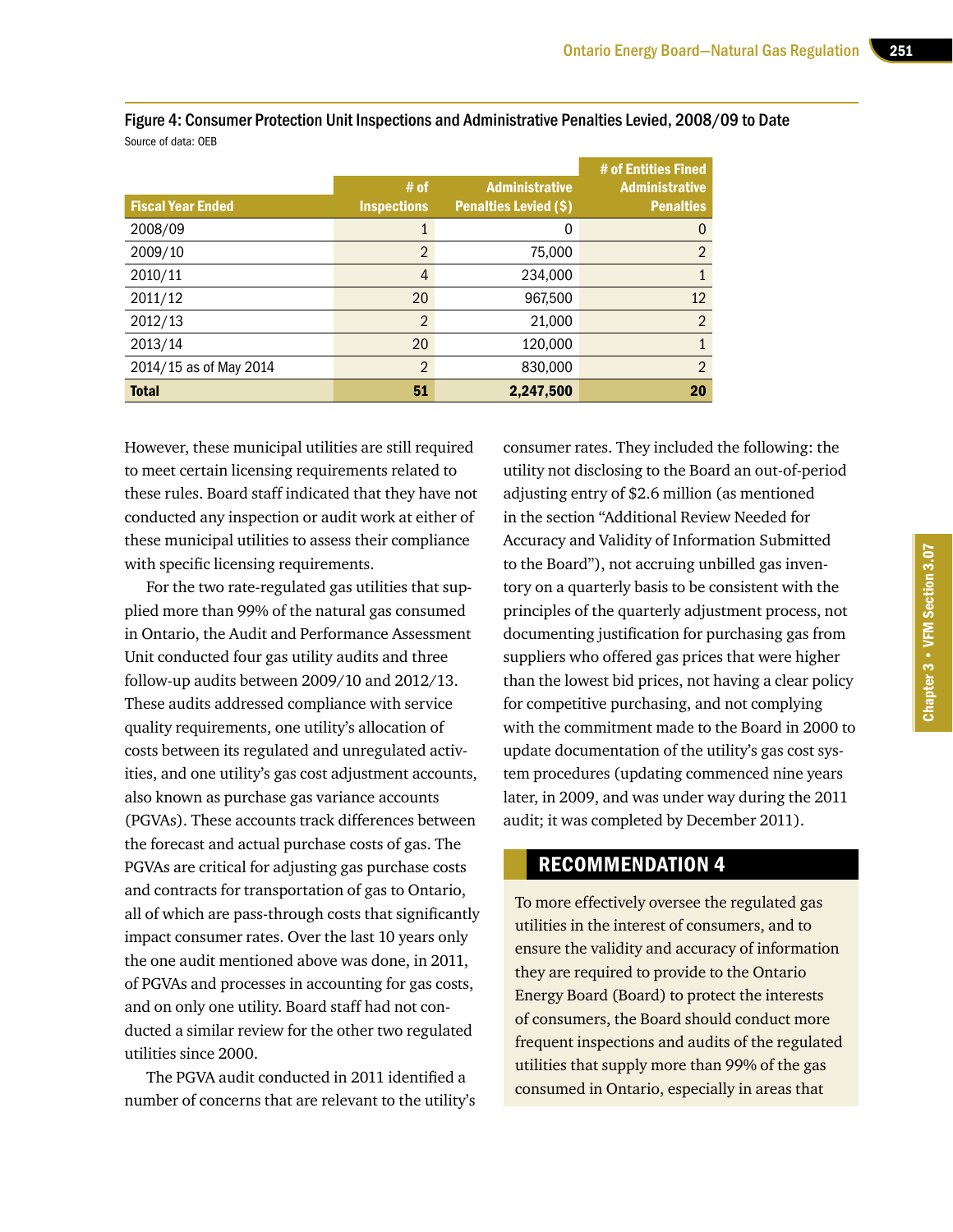significantly impact consumer rates such as price adjustment accounts, purchasing processes and capital expenditures.

## BOARD RESPONSE

The Board accepts this recommendation.

As noted above in the Management Response to Recommendation 2, the Board is currently engaged in an audit of one of the gas distributors and anticipates that further audits will proceed during 2015.

The Board also notes that in 2013, it developed and adopted a risk-based approach to the assessment of compliance by gas and electricity distributors. That risk-based approach assists the Board in focusing its compliancerelated resources in an effective manner. That approach is being implemented over the course of the 2014 fiscal year.

## Improvement Needed in Assessing Performance of Gas Utilities

A 2010 United Kingdom report on a regulatory agency similar to the Board indicated that the measure of the effectiveness of an organization's performance also relies on an assessment of the performance of its regulated entities. It suggests that it is "common, and good practice, for regulators to use a basket of indicators to judge companies' performance, and to analyze trends in data not just year-on-year performance. This is because annual performance measures, particularly in infrastructure industries, can be strongly influenced by exceptional external events, and can mask underlying problems which may only become apparent in the longer term." We noted that the Board had only a few customer-focused performance measures regarding service quality requirements in place to assess the gas utilities' performance. It had no performance measures for operational effectiveness, financial performance or public-policy

responsiveness, as exist for the electricity sector. In its oversight of Ontario's electricity sector, board staff are in the process of establishing scorecards to enable the Board to assess the electricity market participants' performance annually. Board staff indicated that they will make a determination in the future as to whether these scorecards will be developed for gas utilities.

### RECOMMENDATION 5

To more effectively oversee the regulated gas utilities in the interest of consumers, the Ontario Energy Board should establish additional gasutility-specific performance measures needed to assess utility performance on an ongoing basis and to identify trends over time.

#### BOARD RESPONSE

The Board accepts this recommendation.

The Board has recently adopted a range of annual reporting requirements for each of the two major gas distributors. These reporting requirements address operations, financial results, service quality performance, capital additions, and gas supply planning. Beginning in 2015, each of the two major gas distributors will review its performance annually with stakeholders and the Board.

The Board will work with the gas distributors to ensure that the annual reporting in respect of existing performance measures is published in a format that is open and accessible to all interested parties and consumers.

## Monitoring the Board's Performance

The Ministry of Energy (Ministry) has oversight of the Board and applies a number of tools to enable it to monitor the Board's operations. The Board is required, among other things, to comply with the Agency Establishment and Accountability Directive,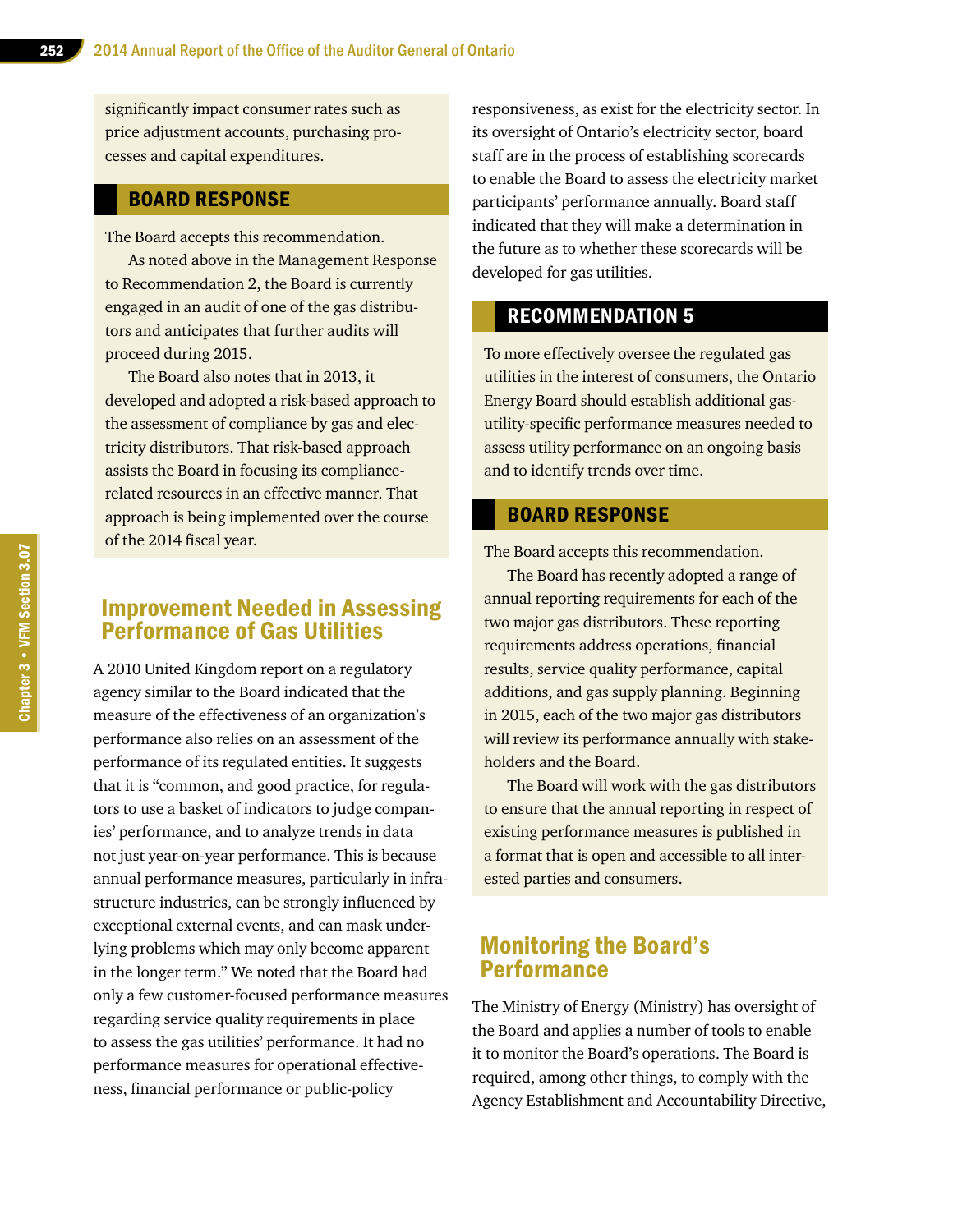as the Board is a Crown agency; comply with the terms of the memorandum of understanding setting out the responsibilities between the Minister, the Chair of the Board, the Deputy Minister and the Management Committee of the Board; and submit a multi-year business plan and an annual report to the Ministry. According to the *Ontario Energy Board Act, 1998*, the Board is required to submit its annual report to the Ministry within six months after the end of its fiscal year; then, within one month after receiving the annual report, the Minister of Energy must table the report before the Legislative Assembly. Once the tabling requirements are met, the Board is required by the memorandum of understanding to publish the annual report on its public website. We found that although the Board filed its 2011/12 and 2012/13 annual reports within the required time periods, the Minister did not table the reports within one month of receipt in the Legislative Assembly as required by law, and therefore the reports were not posted on the Board's website until April 2014.

The Board's multi-year business plan sets out its strategic direction and covers a three-year period. The 2012 and 2013 business plans listed four highlevel visions of the outcomes to be achieved in the energy sector over a five-year period, and the management initiatives required to meet them. The business plans state that:

- Through the Board's regulatory framework, distributors, transmitters and other regulated entities will invest and operate in a manner that increases efficiency and productivity and provides consumers with a reliable energy supply at a reasonable cost.
- The Board's own processes will be efficient and cost-effective and will be understood by and accessible to industry and consumers.

The business plans list strategic initiatives that are intended to move the Board toward its highlevel outcomes. At the time of our audit, board staff indicated that, as one such initiative, they would be commencing a review of the effectiveness of the Low-Income Energy Assistance Program, which

provides financial assistance to families whose incomes fall below a certain limit.

The Board's annual report shows each initiative as listed in the multi-year plan and the Board's progress in achieving each one. The results are audited annually by an external party. These results serve two purposes: they assess the Board's achievement of its objectives, and they are linked to the annual incentive payments made to both union and non-union staff. A minimum rating of 70% must be achieved for annual incentive payments to be paid each year. We noted that the management committee of the Board, based on certain criteria, can adjust targets throughout the year if certain initiatives are not progressing as expected due to, for example, changed priorities, replacement with new initiatives or the decision that the initiatives are no longer required. For the 2011/12 and 2012/13 years, the Board's completion rating was assessed at over 95%.

Our 2011 audit of electricity regulation noted that board performance measures were not based on outcomes. In its 2011–14 business plan the Board indicated that it will continue to rely on current measures of performance while it develops a performance-assessment framework that it can use to assess whether the desired outcomes of its decisions and policy initiatives have been achieved. In December 2011, the Board released a Policy Evaluation Framework to allow it to monitor and evaluate the effectiveness of its policies. The Board had not yet used the evaluation framework to evaluate the effectiveness of any of its policies.

## Lack of Assessment of the Board's Performance in Meeting Its Mandated **Objectives**

The *Ontario Energy Board Act* establishes among the Board's objectives the protection of consumers' interests and facilitation of competition in the sale of gas to users. These objectives, however, are to be accomplished in the context of a number of structural hurdles in the province's energy sector.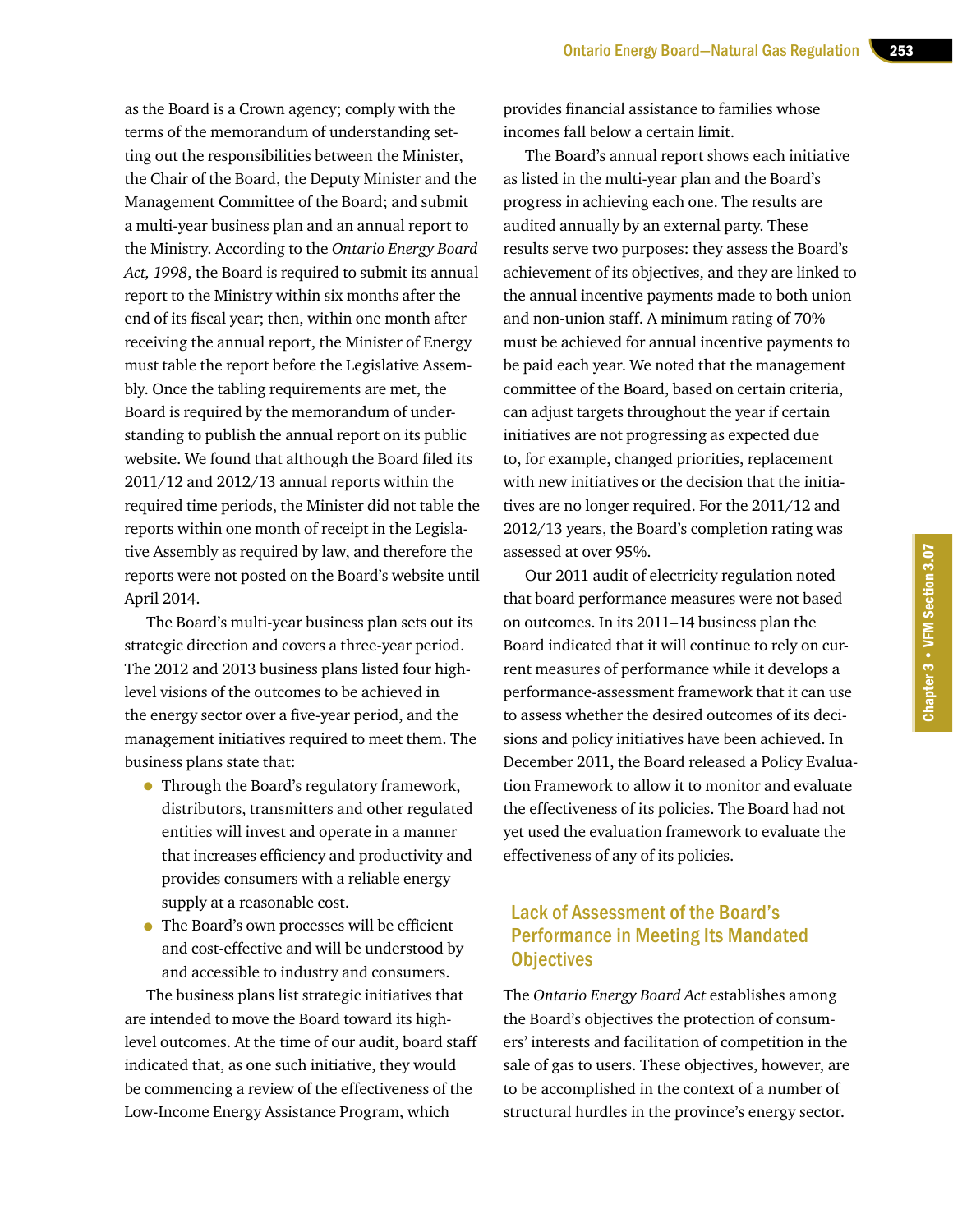The allocation of service territories to utilities for delivery of gas has a significant impact on competition. Since the 1990s and the introduction of retail competition in gas markets, gas distributors no longer have a monopoly on the supply of natural gas. Service territories have been historically allocated to utilities through board-granted Certificates of Public Convenience and Necessity, and by municipal franchise agreements that give utilities the right to operate and maintain infrastructure and distribute gas within municipalities. Some territories have had their gas provided by a particular utility since as far back as the 1850s. These agreements have been continually renewed with the same providers or with providers who amalgamated with the previously existing providers. In 2011, the most recent year for which data is available, about 400 utility-municipality agreements existed across the province. Board documentation indicates that very few municipalities change their natural gas provider once these agreements are signed, mainly because they lack an alternative pipeline infrastructure.

With the deregulation of the natural gas sector in the mid-1980s, the Board implemented a number of policies to facilitate competition. These included policies that required utilities to pass through to customers the gas costs paid with no profit component, and policies that allowed marketers to sell natural gas under fixed-term contracts ranging from one to five years, while requiring utilities to be default suppliers so they cannot enter into fixed-term contracts with customers. The purpose of these policies was to give customers flexibility to change their gas provider at any time. However, an assessment has not been done of the effectiveness of these policies in facilitating competition in the sale of gas.

In addition to these two objectives, the Board has the following mandated objectives under the *Ontario Energy Board Act, 1998* (Act):

- to facilitate rational expansion of transmission and distribution systems;
- to facilitate rational development and safe operation of gas storage;
- to promote energy conservation and energy efficiency in accordance with the policies of the Government of Ontario, including having regard to the consumer's economic circumstances;
- to facilitate the maintenance of a financially viable gas industry for the transmission, distribution and storage of gas; and
- to promote communication within the gas industry and the education of consumers.

The Act also requires the Minister of Energy to have a report prepared every five years on the Board's effectiveness in meeting its mandated objectives for tabling in the Legislative Assembly. However, no reviews of the Board's effectiveness have been conducted.

In December 2013, the Minister of Energy requested the Board to complete a review of its effectiveness relating to consumer protection measures under the *Energy Consumer Protection Act, 2010*, and to make recommendations. The Board commenced this review in February 2014.

## RECOMMENDATION 6

To determine whether the Ontario Energy Board (Board) is achieving its mandated objectives, the Board should use available evaluation tools, including its Policy Evaluation Framework, and work with the Ministry of Energy to assess the effectiveness of its policies and initiatives in achieving desired outcomes and mandated objectives, including protection of consumer interests and facilitating competition in the sale of natural gas.

In addition, the Minister should table the Board's annual report within one month of receiving it, as required by law.

### BOARD RESPONSE

The Board accepts this recommendation.

The Board remains committed to assessing its own performance and the effectiveness of the regulatory policies that it implements.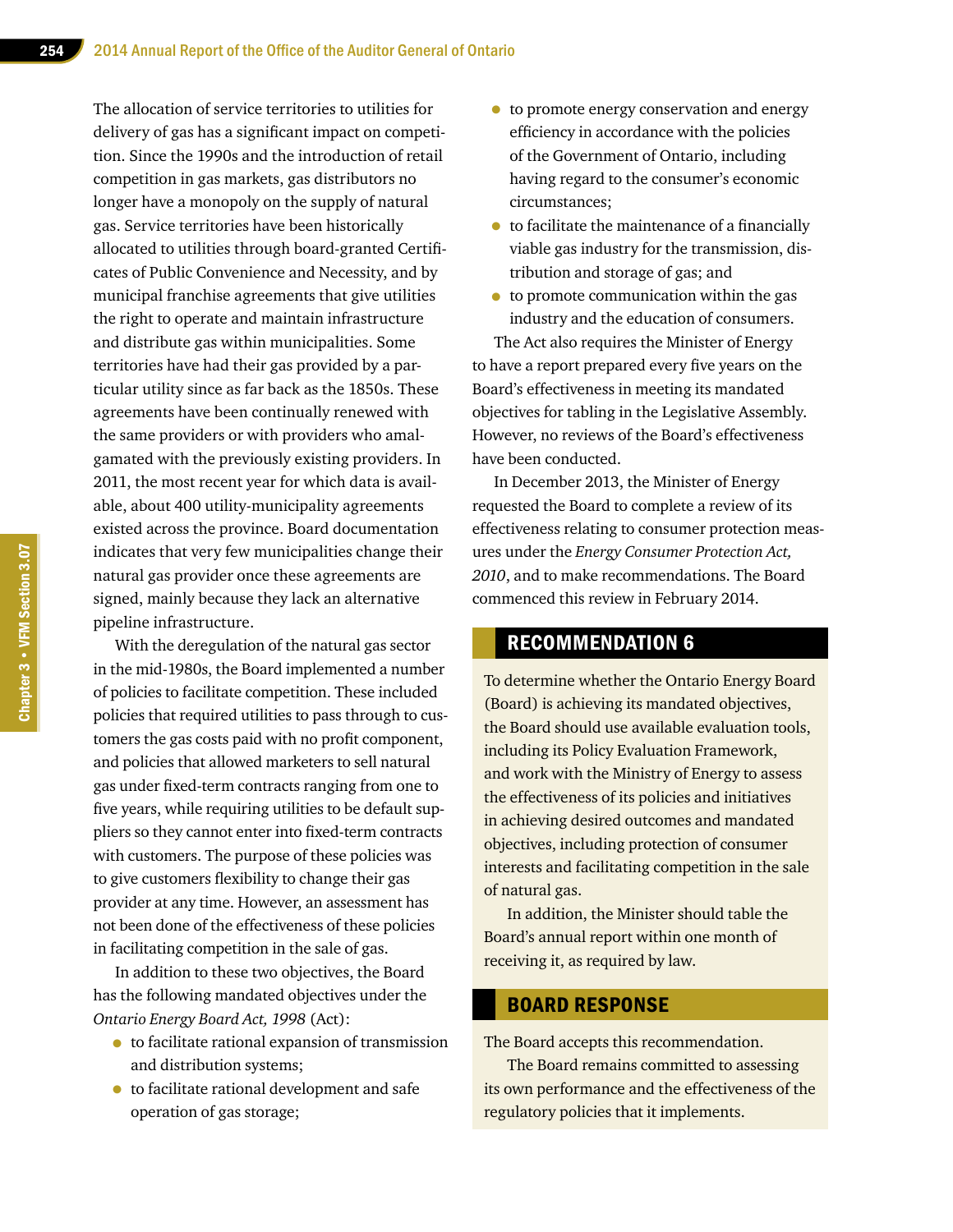The Policy Evaluation Framework (PEF) adopted by the Board in 2011 distinguished between the evaluation of policy initiatives against short- and medium-term objectives (less than three years) and long-term objectives (greater than three years). The two key policy initiatives implemented at the Board since the adoption of the PEF are the consumer protection measures under the *Energy Consumer Protection Act* (ECPA) and the Renewed Regulatory Framework for Electricity (RRFE).

The Board is currently undertaking a review of the effectiveness of the consumer protection measures under the ECPA. The evaluation framework for the RRFE, which was first applied to electricity distributors in respect of the 2014 rate year, will be established during the 2015/16 fiscal year.

The Board will work with the Ministry with respect to any review of the Board's effectiveness which may be initiated under section 128.1 of the *Ontario Energy Board Act*.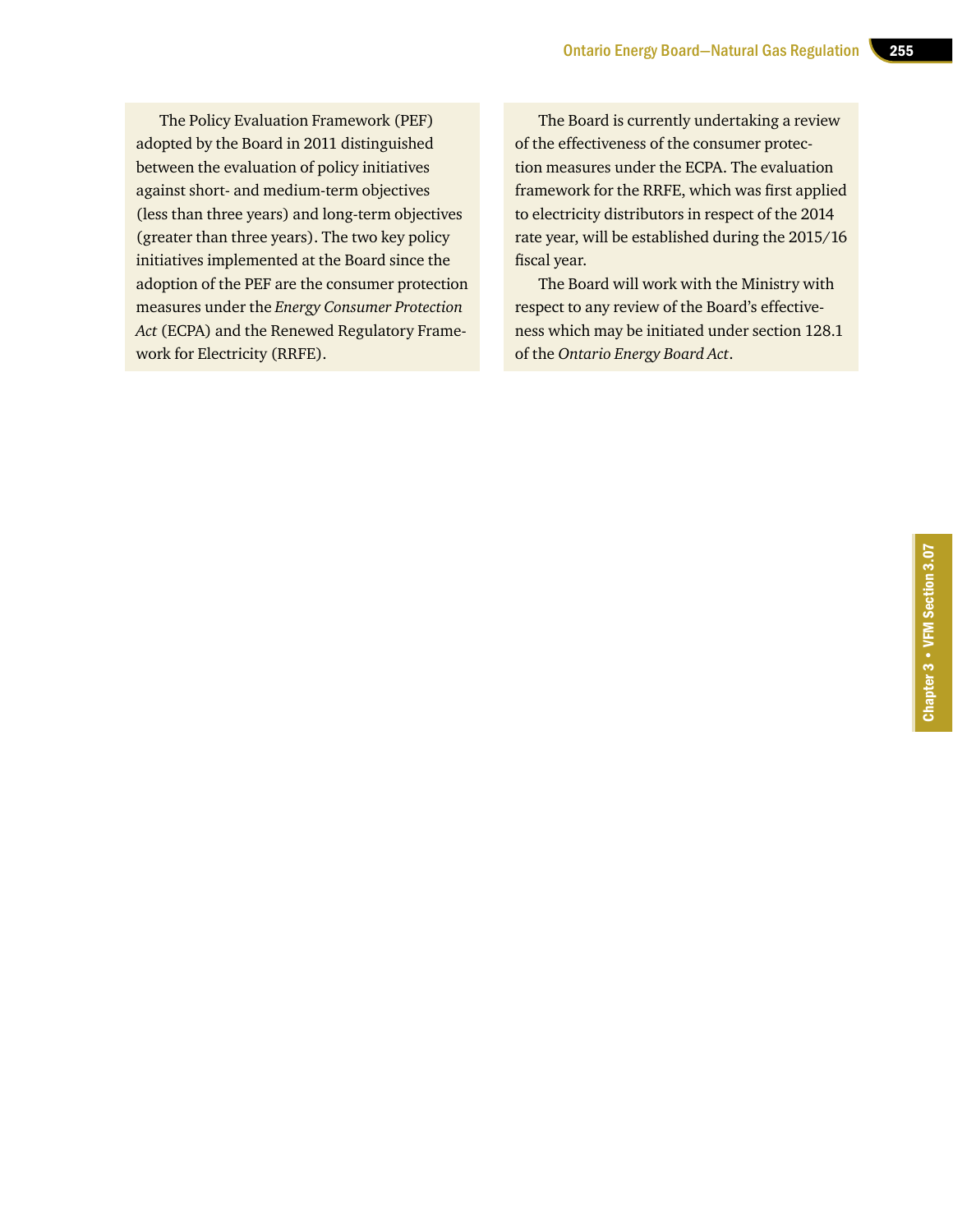## Appendix—Ontario Energy Board Organization Chart\*

Prepared by the Office of the Auditor General of Ontario